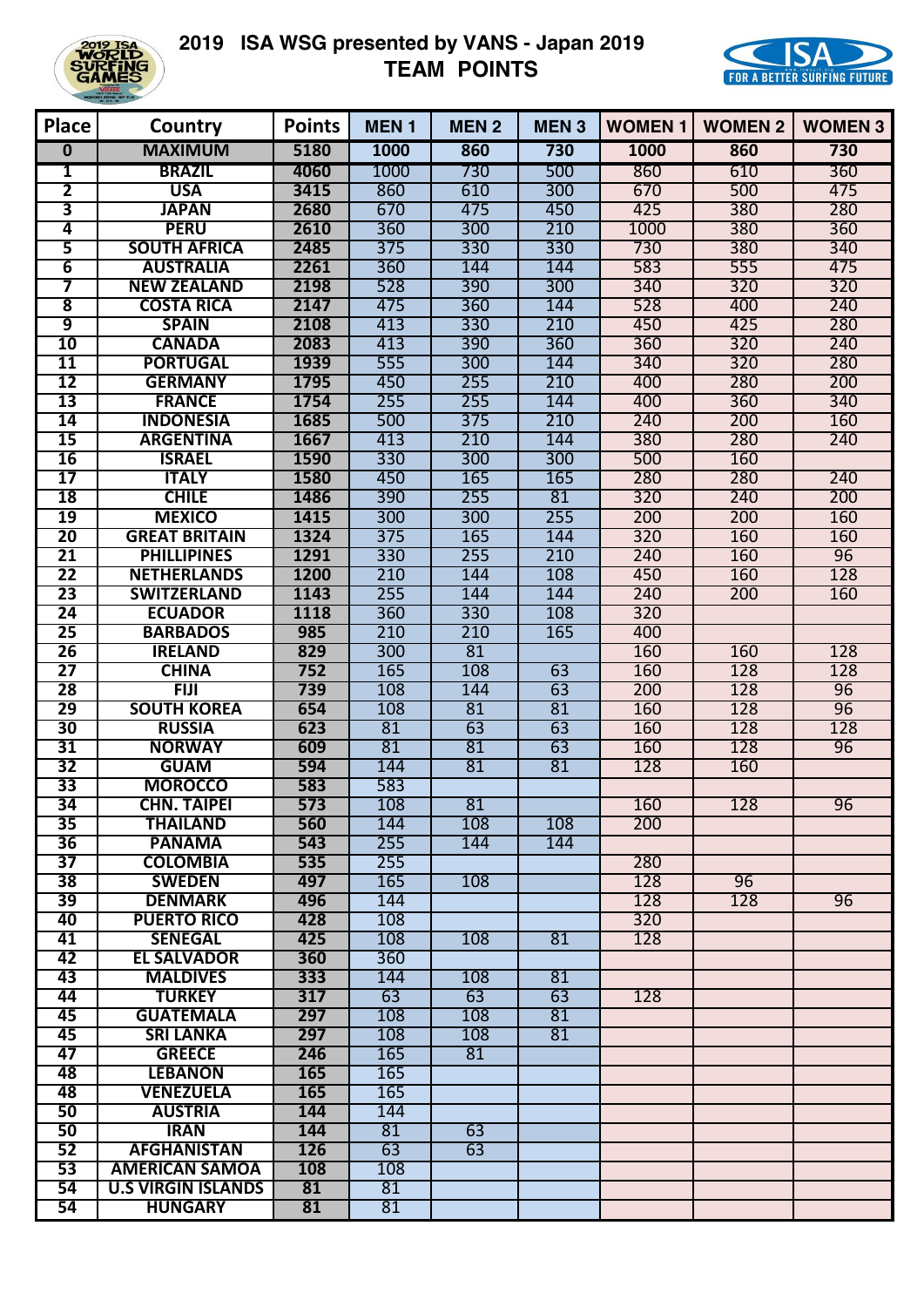

### **FINAL RESULTS MEN DIVISION**



| <b>Place</b>   | <b>Name</b>             | <b>NGB</b> | Point | <b>Place</b> | <b>Name</b>              | <b>NGB</b> | Point |
|----------------|-------------------------|------------|-------|--------------|--------------------------|------------|-------|
| 1              | Italo Ferreira          | <b>BRA</b> | 1000  | 73           | Tom Boelsma              | <b>NED</b> | 144   |
| $\overline{2}$ | Kolohe Andino           | <b>USA</b> | 860   | 73           | Hira Teriinatoofa        | <b>FRA</b> | 144   |
| 3              | <b>Gabriel Medina</b>   | <b>BRA</b> | 730   | 73           | Oliver Hartkopp          | <b>DEN</b> | 144   |
| 4              | Shun Murakami           | <b>JPN</b> | 670   | 73           | Owen Wright              | <b>AUS</b> | 144   |
| 5              | <b>Kelly Slater</b>     | <b>USA</b> | 610   | 73           | Martín Passeri           | <b>ARG</b> | 144   |
| 6              | Ramzi Boukhiam          | <b>MAR</b> | 583   | 73           | Michael Zaugg            | SUI        | 144   |
| $\overline{7}$ | <b>Frederico Morais</b> | <b>POR</b> | 555   | 73           | Jonas Bachan             | <b>AUT</b> | 144   |
| 8              | <b>Billy Stairmand</b>  | <b>NZL</b> | 528   | 73           | Chatchai Somporn         | <b>THA</b> | 144   |
| 9              | Rio Waida               | <b>INA</b> | 500   | 73           | Kalani Garcia            | <b>PAN</b> | 144   |
| 9              | Filipe Toledo           | <b>BRA</b> | 500   | 73           | Apisai Tibinaliva        | FIJ        | 144   |
| 11             | Hiroto Ohhara           | <b>JPN</b> | 475   | 73           | Nathan Elms              | <b>GBR</b> | 144   |
| 11             | Carlos Munoz            | <b>CRC</b> | 475   | 73           | Noe Mar McGonagle        | <b>CRC</b> | 144   |
| 13             | Angelo Bonomelli        | <b>ITA</b> | 450   | 73           | Jared Gogue              | <b>GUM</b> | 144   |
| 13             | Kanoa Igarashi          | <b>JPN</b> | 450   | 73           | Hussain Areef            | <b>MDV</b> | 144   |
| 13             | Leon Glatzer            | <b>GER</b> | 450   | 73           | Vasco Ribeiro            | <b>POR</b> | 144   |
| 16             | Cody Young              | CAN        | 413   | 73           | Marlon Gerber            | SUI        | 144   |
| 16             | Santiago Muñiz          | ARG        | 413   | 73           | Julian Wilson            | AUS        | 144   |
| 16             | Vicente Romero          | <b>ESP</b> | 413   | 73           | Luis Carlos Lopez        | <b>PAN</b> | 144   |
| 19             | Shane Campbell          | CAN        | 390   | 91           | Pan, Hai- Hsin           | <b>TPE</b> | 108   |
| 19             | Roberto Araki           | <b>CHI</b> | 390   | 91           | Sidy Camara              | <b>SEN</b> | 108   |
| 19             | Kehu Butler             | <b>NZL</b> | 390   | 91           | Amos Rivera              | <b>GUA</b> | 108   |
| 22             | I Ketut Agus Aditya     | <b>INA</b> | 375   | 91           | Jamie Peter Smith        | <b>THA</b> | 108   |
| 22             | Michael February        | <b>RSA</b> | 375   | 91           | Liam Wilson              | ASA        | 108   |
| 22             | Jay Quinn               | <b>GBR</b> | 375   | 91           | Kalani Wakeham           | FIJ        | 108   |
| 25             | <b>Tomas Tudela</b>     | <b>PER</b> | 360   | 91           | Suhyun Im                | <b>KOR</b> | 108   |
| 25             | <b>Israel Barona</b>    | ECU        | 360   | 91           | Efren Aguilar            | <b>GUA</b> | 108   |
| 25             | <b>Bryan Perez</b>      | <b>ESA</b> | 360   | 91           | Huang Yunweng            | <b>CHN</b> | 108   |
| 25             | Jair Pérez              | <b>CRC</b> | 360   | 91           | Pepijn Tigges            | <b>NED</b> | 108   |
| 25             | Ryan Callinan           | <b>AUS</b> | 360   | 91           | K.H. Lesitha Prabath     | <b>SRI</b> | 108   |
| 25             | <b>Peter Devries</b>    | CAN        | 360   | 91           | D. A. Lakshitha Madushan | <b>SRI</b> | 108   |
| 31             | Jonathan Zambrano       | ECU        | 330   | 91           | <b>Cherif Fall</b>       | <b>SEN</b> | 108   |
| 31             | Beyrick de Vries        | <b>RSA</b> | 330   | 91           | Sitipong Henry Chapman   | <b>THA</b> | 108   |
| 31             | Aritz Aramburu          | <b>ESP</b> | 330   | 91           | Ismail Rasheed           | <b>MDV</b> | 108   |
| 31             | Eithan Osborn           | <b>ISR</b> | 330   | 91           | Ricku Joakim Hedman      | <b>SWE</b> | 108   |
| 31             | Edito Alcala Jr         | PHI        | 330   | 91           | Ramon Santiago           | <b>PUR</b> | 108   |
| 31             | Jordy Smith             | <b>RSA</b> | 330   | 91           | Alex Suarez              | ECU        | 108   |
| 37             | Jhony Corzo             | <b>MEX</b> | 300   | 109          | Nikita Avdeev            | <b>RUS</b> | 81    |
| 37             | Miguel Blanco           | <b>POR</b> | 300   | 109          | Mbabou Gueye             | <b>SEN</b> | 81    |
| 37             | Ricardo Christie        | <b>NZL</b> | 300   | 109          | Frode Goa                | <b>NOR</b> | 81    |
| 37             | Gearoid McDaid          | <b>IRL</b> | 300   | 109          | Farbod Motlaghfar        | IRI        | 81    |
| 37             | Tal Asayag              | <b>ISR</b> | 300   | 109          | Cristian Calderón        | <b>GUA</b> | 81    |
| 37             | Yoni Klein              | <b>ISR</b> | 300   | 109          | Owen Murphy              | <b>IRL</b> | 81    |
| 37             | Conner Coffin           | <b>USA</b> | 300   | 109          | Joonhee Cho              | <b>KOR</b> | 81    |
| 37             | Lucca Mesinas           | PER        | 300   | 109          | Gergely Balogh           | <b>HUN</b> | 81    |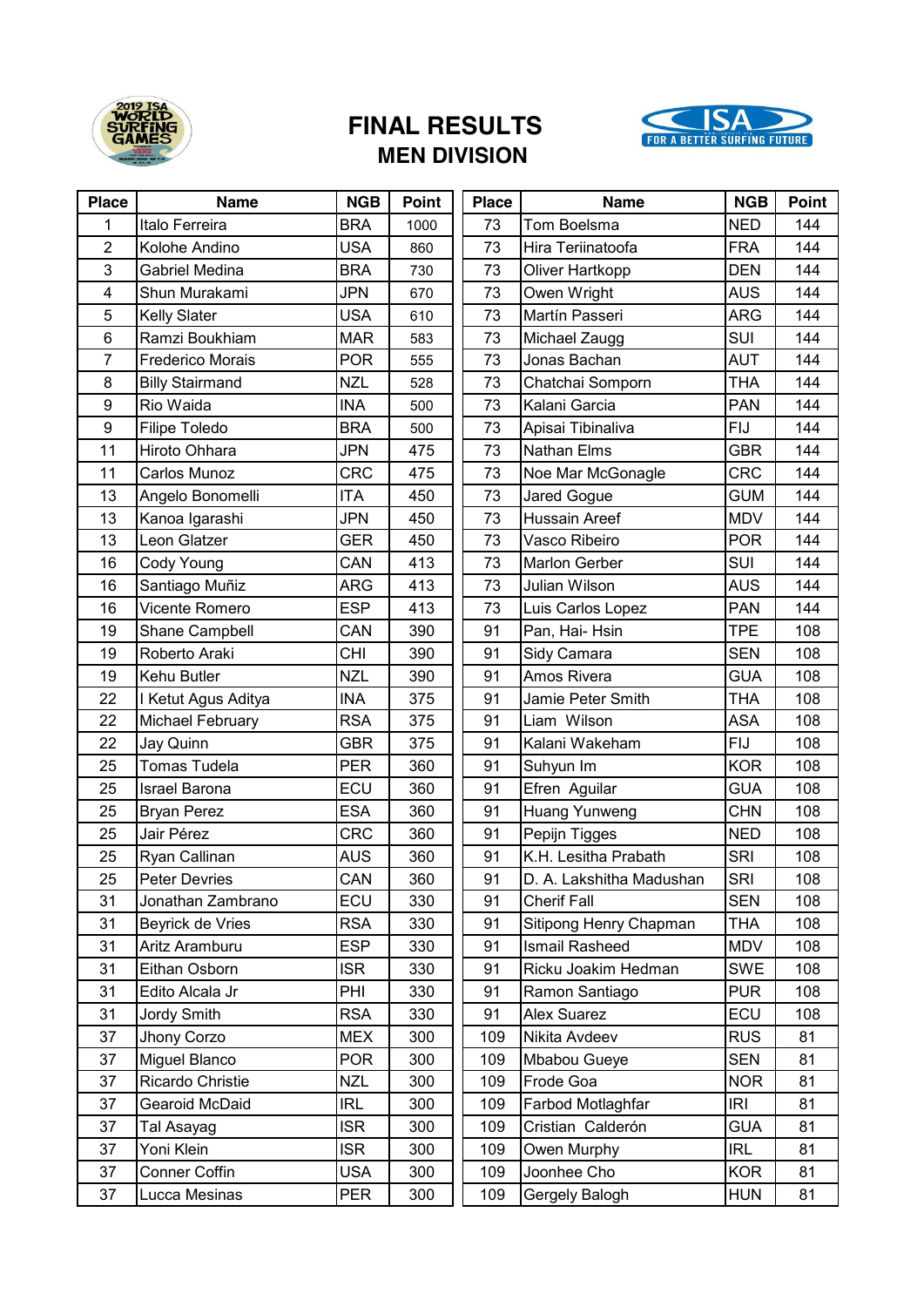| 37 | Alan Cleland Jr       | <b>MEX</b> | 300 | 109 | P.B. Praneeth Sandaruwan | <b>SRI</b> | 81 |
|----|-----------------------|------------|-----|-----|--------------------------|------------|----|
| 46 | Kelvin Gonzalez       | <b>PAN</b> | 255 | 109 | Han, Tsung-Lin           | <b>TPE</b> | 81 |
| 46 | John Mark Tokong      | PHI        | 255 | 109 | <b>Hoseok Lee</b>        | <b>KOR</b> | 81 |
| 46 | Manuel Selman         | <b>CHI</b> | 255 | 109 | Jon Gazi                 | <b>ISV</b> | 81 |
| 46 | Swen Zaugg            | <b>SUI</b> | 255 | 109 | Shane Pier               | <b>GUM</b> | 81 |
| 46 | Michel Bourez         | <b>FRA</b> | 255 | 109 | Ahmed Agil               | <b>MDV</b> | 81 |
| 46 | Jeremy Flores         | <b>FRA</b> | 255 | 109 | Magnus Iversen Stokke    | <b>NOR</b> | 81 |
| 46 | Lenni Jensen          | <b>GER</b> | 255 | 109 | <b>Nick Plytas</b>       | <b>GRE</b> | 81 |
| 46 | Giorgio Gomez         | COL        | 255 | 109 | <b>Cheyne Purcell</b>    | <b>GUM</b> | 81 |
| 46 | Dylan Southworth      | <b>MEX</b> | 255 | 109 | <b>Maximiliano Cross</b> | <b>CHI</b> | 81 |
| 55 | <b>Bruce Mackie</b>   | <b>BAR</b> | 210 | 127 | <b>Birk Haaland</b>      | <b>NOR</b> | 63 |
| 55 | Che Allen             | <b>BAR</b> | 210 | 127 | Inia Nakalevu            | <b>FIJ</b> | 63 |
| 55 | Gonzalo Zubizarreta   | <b>ESP</b> | 210 | 127 | Ling Junwei              | <b>CHN</b> | 63 |
| 55 | Dylan Groen           | <b>GER</b> | 210 | 127 | Bijan Bahrololoumi       | IRI        | 63 |
| 55 | Kaspar Hamminga       | <b>NED</b> | 210 | 127 | <b>Tunc Ucyildiz</b>     | <b>TUR</b> | 63 |
| 55 | Cristobal de Col      | <b>PER</b> | 210 | 127 | Afridun Amu              | <b>AFG</b> | 63 |
| 55 | Rogelio Esquivel Jr.  | PHI        | 210 | 127 | Suabe Nayel              | <b>AFG</b> | 63 |
| 55 | Leandro Usuna         | <b>ARG</b> | 210 | 127 | Yasin Pehlivan           | <b>TUR</b> | 63 |
| 55 | <b>Oney Anwar</b>     | <b>INA</b> | 210 | 127 | Sergey Rasshivaev        | <b>RUS</b> | 63 |
| 64 | Kian Martin           | <b>SWE</b> | 165 | 127 | <b>Tolga Ucal</b>        | <b>TUR</b> | 63 |
| 64 | Qiu Zhuo              | <b>CHN</b> | 165 | 127 | Egor Volkov              | <b>RUS</b> | 63 |
| 64 | Roberto D'Amico       | <b>ITA</b> | 165 |     |                          |            |    |
| 64 | Juan Miguel Caraballo | <b>VEN</b> | 165 |     |                          |            |    |
| 64 | Perry Siganos         | <b>GRE</b> | 165 |     |                          |            |    |
| 64 | Ramon Taliani         | <b>ITA</b> | 165 |     |                          |            |    |
| 64 | Jayce Robinson        | <b>GBR</b> | 165 |     |                          |            |    |
| 64 | <b>Yves Bright</b>    | LBN        | 165 |     |                          |            |    |
| 64 | Joshua Burke          | <b>BAR</b> | 165 |     |                          |            |    |
|    |                       |            |     |     |                          |            |    |

| 109 | P.B. Praneeth Sandaruwan | <b>SRI</b> | 81 |
|-----|--------------------------|------------|----|
| 109 | Han, Tsung-Lin           | TPE        | 81 |
| 109 | <b>Hoseok Lee</b>        | <b>KOR</b> | 81 |
| 109 | Jon Gazi                 | <b>ISV</b> | 81 |
| 109 | <b>Shane Pier</b>        | <b>GUM</b> | 81 |
| 109 | Ahmed Agil               | <b>MDV</b> | 81 |
| 109 | Magnus Iversen Stokke    | <b>NOR</b> | 81 |
| 109 | <b>Nick Plytas</b>       | <b>GRE</b> | 81 |
| 109 | Cheyne Purcell           | <b>GUM</b> | 81 |
| 109 | Maximiliano Cross        | <b>CHI</b> | 81 |
| 127 | <b>Birk Haaland</b>      | <b>NOR</b> | 63 |
| 127 | Inia Nakalevu            | <b>FIJ</b> | 63 |
| 127 | Ling Junwei              | <b>CHN</b> | 63 |
| 127 | Bijan Bahrololoumi       | <b>IRI</b> | 63 |
| 127 | <b>Tunc Ucyildiz</b>     | <b>TUR</b> | 63 |
| 127 | Afridun Amu              | <b>AFG</b> | 63 |
| 127 | Suabe Nayel              | <b>AFG</b> | 63 |
| 127 | Yasin Pehlivan           | <b>TUR</b> | 63 |
| 127 | Sergey Rasshivaev        | <b>RUS</b> | 63 |
| 127 | <b>Tolga Ucal</b>        | <b>TUR</b> | 63 |
| 127 | Egor Volkov              | <b>RUS</b> | 63 |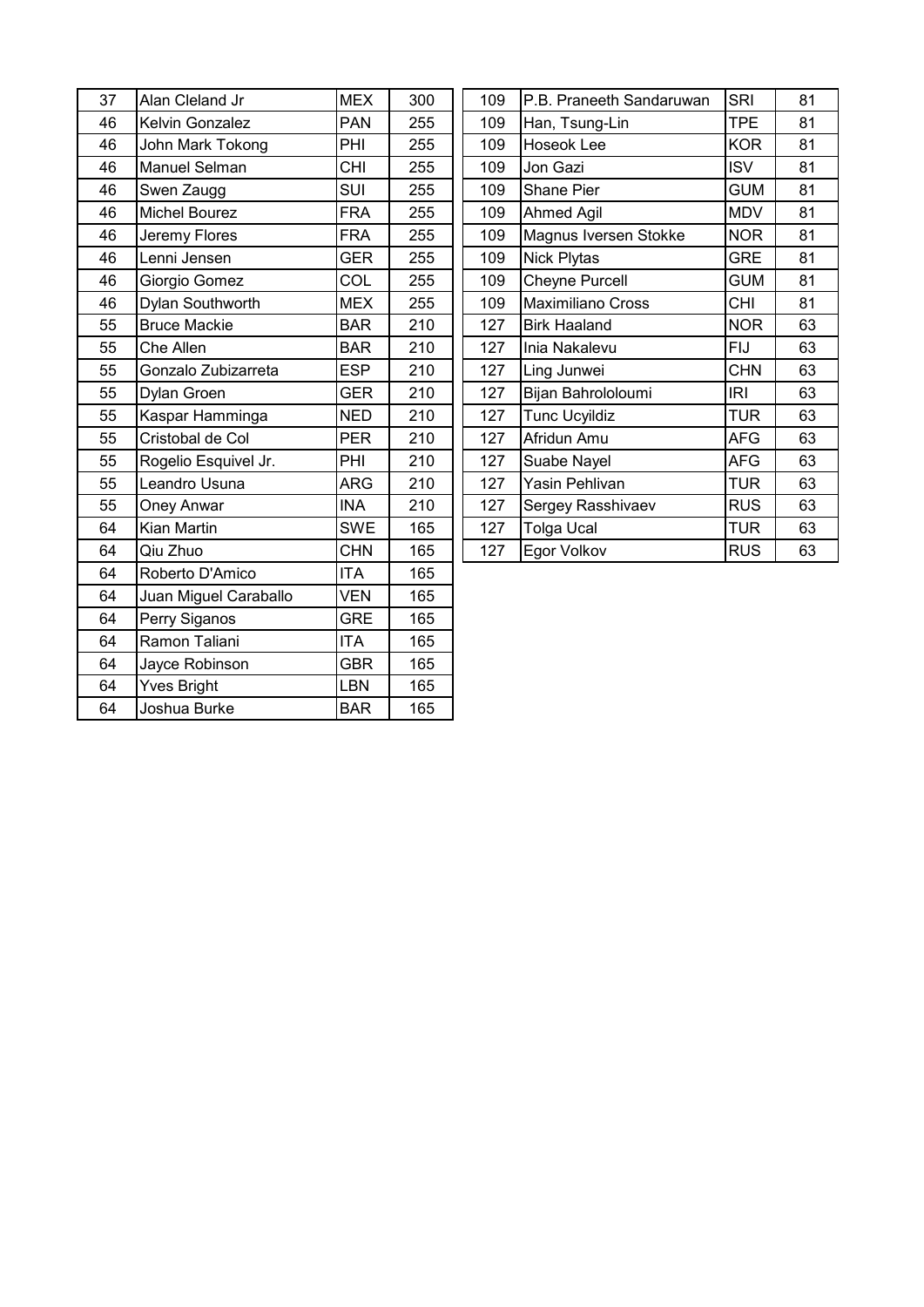

# **MEN DIVISION - MAIN EVENT ROUNDS**



| HLA1#1<br>$HLAI$ #2<br>HEAI#3<br>$\mathbf{z}$<br>3<br>п.                                                                                                                  | HLA1#4                                       |
|---------------------------------------------------------------------------------------------------------------------------------------------------------------------------|----------------------------------------------|
| Red<br>11,94<br>Julian Wilson<br>AUS 14,10<br>3<br>CAN<br>13,50<br>Santiago Muñiz<br>ARG<br>$\mathcal{P}$<br><b>Peter Devries</b>                                         | <b>RSA</b><br>12,30<br>Jordy Smith           |
| White<br>$ECU$ 12,30<br>Alan Cleland Jr<br><b>MEX</b><br>11.94<br><b>CHI</b><br>13,66<br>Alex Suarez<br>$\mathcal{P}$<br>Roberto Araki                                    | <b>PAN</b><br>8,70<br>Luis Carlos Lopez      |
| Yellow<br>RUS 7,43<br><b>BRA</b><br>14,27<br>13,14<br>3.<br>Nikita Avdeev<br>$\mathbf{1}$<br>Filipe Toledo<br>Joshua Burke<br><b>BAR</b><br>3<br>3                        | <b>SEN</b><br>7,34<br>Mbabou Gueye           |
| <b>Blue</b><br>3,30<br>4<br><b>LBN</b><br>9,93<br>4<br>4<br><b>Birk Haaland</b><br>NOR.<br><b>Yves Bright</b>                                                             | <b>PUR 5,56</b><br>Ramon Santiago            |
| HEAT#5<br>HEAT#6<br>HEAT#7<br>HEAT#8<br>5<br>6                                                                                                                            | 8                                            |
| Red<br>AUS 12,87<br>12,60<br>15,27<br>$\mathcal{D}$<br>ARG<br>Vasco Ribeiro<br><b>POR</b><br>$\mathcal{D}$<br><b>Rvan Callinan</b><br>Leandro Usuna<br>$\mathbf{1}$       | PER 9,30<br>Lucca Mesinas                    |
| White<br>SUI<br>Marlon Gerber<br>10,10<br>3<br><b>MEX</b><br>11,34<br>$\mathcal{P}$<br><b>INA</b><br>12,56<br>Dylan Southworth<br>Oney Anwar                              | PHI<br>14,10<br>Edito Alcala Jr              |
| Yellow<br>SWE 8,90<br><b>BRA</b><br>13,46<br>0,86<br>Ricku Joakim Hedman<br>Italo Ferreira<br>4<br>Farbod Motlaghfar<br>IRI<br>1<br>4                                     | <b>FIJ</b><br>3,60<br>Inja Nakalevu          |
| <b>Blue</b><br>NOR 3,13<br>3<br>MDV 8,06<br>3<br>4<br>Frode Goa<br><b>Ismail Rasheed</b>                                                                                  | 9,10<br>Giorgio Gomez<br><b>COL</b>          |
| HEAT#9<br>q<br><b>HEAT #10</b><br>10<br><b>HEAT#11</b><br>11<br><b>HEAT#12</b>                                                                                            | 12                                           |
| Red<br>USA 12,47<br>14,13<br>$\mathcal{P}$<br>14,13<br><b>Conner Coffin</b><br><b>Billy Stairmand</b><br><b>POR</b><br><b>NZL</b><br>Frederico Morais                     | PER 10,10<br>Cristobal de Col                |
| White<br>6,16<br>$\mathcal{P}$<br>Ramon Taliani<br>12,67<br>14,53<br>Owen Murphy<br><b>IRL</b><br>ITA<br>$\mathbf{1}$<br>I Ketut Agus Aditya<br>$\mathcal{P}$<br>4<br>INA | PHI<br>9,04<br>Rogelio Esquivel Jr.          |
| Yellow<br><b>Cherif Fall</b><br>SEN 9,03<br>4<br><b>GUA</b><br>6,47<br>IRI<br>2,97<br>ર<br>Cristian Calderón<br>4<br>Bijan Bahrololoumi<br>4                              | <b>CHN</b><br>3,40<br>Ling Junwei            |
| <b>Blue</b><br>6,53<br>6,93<br>Ramzi Boukhiam<br>MAR 15,06<br>3<br>Jared Gogue<br><b>GUM</b><br>3.<br><b>MDV</b><br>3<br>Hussain Areef                                    | <b>THA</b><br>6,93<br>itipong Henry Chapma   |
| HEAT#13<br><b>HEAT #14</b><br><b>HEAT #15</b><br><b>HEAT#16</b><br>13<br>14<br>15                                                                                         | 16                                           |
| Red<br>14,67<br>JPN 14,50<br><b>ESP</b><br>CRC 13,83<br>Kanoa Igarashi<br>Vicente Romero<br>$\mathbf 1$<br>Noe Mar McGonagle<br>1                                         | FRA 13,90<br>Jeremy Flores                   |
| White<br>9,20<br>$\mathcal{P}$<br>10,40<br>9,46<br>Eithan Osborn<br><b>ISR</b><br><b>GER</b><br>3<br><b>GBR</b><br>Jayce Robinson<br>Lenni Jensen                         | 7,27<br><b>NED</b><br>Tom Boelsma            |
| Yellow<br>ISR 12,97<br><b>KOR</b><br>5,34<br>$\mathcal{L}$<br><b>ESA</b><br>10,90<br>3<br>Yoni Klein<br>4<br>Joonhee Cho<br><b>Bryan Perez</b>                            | TPE 7,10<br>Pan, Hai-Hsin                    |
| <b>Blue</b><br>6,80<br>3.<br>SRI<br><b>HUN</b><br><b>D. A. Lakshitha Madushar</b><br>4<br>Gergely Balogh<br>2,46<br>4                                                     | TUR 2,07<br>Tunc Ucvildiz                    |
| <b>HEAT #17</b><br>$\overline{17}$<br><b>HEAT #18</b><br>18<br><b>HEAT #19</b><br>19<br><b>HEAT#20</b>                                                                    | 20                                           |
| Red<br>USA 11,77<br>2<br>11,23<br><b>CRC</b><br><b>Kelly Slater</b><br>Kehu Butler<br><b>NZL</b><br>Jair Pérez<br>12,20<br>$\mathbf 1$                                    | FRA 11,77<br>Hira Teriinatoofa               |
| White<br>IRL<br>11,17<br>13,27<br>$\overline{2}$<br><b>GBR</b><br>12,17<br>Gearoid McDaid<br>Angelo Bonomelli<br>ITA<br>1<br>Jay Quinn                                    | 8,00 <br>NED<br>Kaspar Hamminga              |
| Yellow<br>SEN 6,96<br>3,00<br>4<br>Amos Rivera<br><b>GUA</b><br>3<br>Afridun Amu<br>AFG<br>3,10<br>3<br>4<br>Sidy Camara                                                  | TPE 6,07<br>Han, Tsung-Lin                   |
| <b>Blue</b><br><b>VEN</b> 7,17<br>3<br><b>DEN</b><br>6,77<br>4<br><b>AFG</b><br>1,87<br>Juan Miguel Caraballo<br>Oliver Hartkopp<br>Suabe Nayel<br>4                      | SRI<br> 4,70 <br><b>B. Praneeth Sandaruw</b> |
| <b>HEAT #22</b><br><b>HEAT #23</b><br><b>HEAT#21</b><br>21<br>22<br>23<br><b>HEAT#24</b>                                                                                  | 24                                           |
| Red<br>JPN 12,60<br>ESP 11,90<br>CRC 10,66<br>Hiroto Ohhara<br>Aritz Aramburu<br>Carlos Munoz<br>$\mathbf 1$                                                              | FRA 10,07<br>Michel Bourez                   |
| White<br>SUI<br>9,30<br>10,33<br><b>GBR</b><br>8,90<br>$\mathcal{L}$<br><b>GER</b><br>3<br>Swen Zaugg<br>Dylan Groen<br>Nathan Elms                                       | <b>NED</b><br>7,80<br>Pepijn Tigges          |
| 9,23<br>Yellow<br> 8,67 <br><b>KOR</b><br>4,63<br>$\mathcal{P}$<br><b>GRE</b><br>3.<br><b>Tal Asayag</b><br><b>ISR</b><br>4<br>Hoseok Lee<br><b>Perry Siganos</b><br>3    | <b>FIJ</b><br>6,64<br>Apisai Tibinaliva      |
| <b>Blue</b><br>4,97<br>3<br>K.H. Lesitha Prabath<br>SRI<br>5.13<br>4<br><b>ISV</b><br>Jon Gazi<br>4                                                                       | TUR 3,10<br>Yasin Pehlivan                   |
| <b>HEAT #27</b><br>HEAT#25<br>25<br><b>HEAT #26</b><br>$\overline{26}$<br>$\overline{27}$<br><b>HEAT#28</b>                                                               | 28                                           |
| Red<br>11,57<br>USA 13,60<br>14,04<br>Kolohe Andino<br>Ricardo Christie<br><b>NZL</b><br>$\mathcal{P}$<br><b>Shane Campbell</b><br>CAN                                    | RSA 12,14<br>Beyrick de Vries                |
| <b>White</b><br>$\overline{ECU}$ 13,10<br>3<br><b>ITA</b><br>8,47<br><b>CHI</b><br>14,60<br>Jonathan Zambrano<br>Roberto D'Amico<br>$\mathbf{1}$<br>Manuel Selman         | PAN 8,40<br>Kalani Garcia                    |
| 8,83<br>Yellow<br>3<br>RUS 5.70<br>$\mathcal{L}$<br><b>GUA</b><br>3<br><b>BAR</b><br>10,00<br>ς<br>Sergey Rasshivaev<br>Efren Aguilar<br>Che Allen                        | CHN 7,83<br><b>Huang Yunweng</b>             |
| <b>Blue</b><br>$\overline{4,93}$<br><b>GUM</b><br>Ahmed Agil<br><b>MDV</b><br>7.74<br>4<br>4<br><b>Shane Pier</b><br>4                                                    | THA $\overline{4,90}$<br>Chatchai Somporn    |
| <b>HEAT #30</b><br><b>HEAT#31</b><br><b>HEAT#32</b><br><b>HEAT#29</b><br>29<br>30<br>31                                                                                   | 32                                           |
| Red<br>JPN 16,50<br>ESP 11,93<br><b>POR</b><br>Shun Murakami<br>Gonzalo Zubizarreta<br>13,43<br>Miguel Blanco<br>-1                                                       | PER 13,86<br>Tomas Tudela                    |
| White<br>14,86<br>12,60<br>SUI<br>7,56<br><b>Michael Zaugg</b><br><b>GER</b><br>$\mathcal{P}$<br>Rio Waida<br><b>INA</b><br>Leon Glatzer                                  | PHI 11,50<br>John Mark Tokong                |
| Yellow<br>3<br>SWE 9.40<br>Suhyun Im<br><b>KOR</b><br>4,94<br>4<br><b>GRE</b><br>5,97<br>3<br>Kian Martin<br>Nick Plytas                                                  | <b>FIJ</b><br>5.67<br>Kalani Wakeham         |
| 3,40<br>9,67<br><b>Blue</b><br>4<br>Magnus Iversen Stokke<br><b>NOR</b><br>3<br>AUT<br>Jonas Bachan<br>4                                                                  | <b>TUR 2,80</b><br><b>Tolga Ucal</b>         |
| <b>HEAT#33</b><br>33<br><b>HEAT#34</b><br><b>HEAT #35</b><br>35<br><b>HEAT#36</b><br>34                                                                                   | 36                                           |
| Red<br>Owen Wright<br>AUS 12,93<br>$\overline{2}$<br>ARG<br>11,13<br>$\mathbf{1}$<br>CAN<br>11,94<br>Martín Passeri<br>Cody Young                                         | <b>RSA</b><br>12,93<br>Michael February      |
| White<br>ECU 10,83<br>3<br><b>MEX</b><br>9,40<br><b>CHI</b><br>8.44<br>Israel Barona<br>Jhony Corzo<br>4<br><b>Maximiliano Cross</b>                                      | <b>PAN</b><br>9,60<br>Kelvin Gonzalez        |
| Yellow<br>3<br>RUS 4,94<br>13,50<br>10,16<br>Egor Volkov<br>$\mathbf{1}$<br>Gabriel Medina<br><b>BRA</b><br>$\mathcal{P}$<br><b>Bruce Mackie</b><br><b>BAR</b><br>3       | CHN 7,96<br>Qiu Zhuo                         |
| <b>Blue</b><br>4,90<br><b>ASA</b><br>8,80<br>4<br><b>GUM</b><br><b>Cheyne Purcell</b><br>Liam Wilson<br>4                                                                 | THA 5,50<br>Jamie Peter Smith                |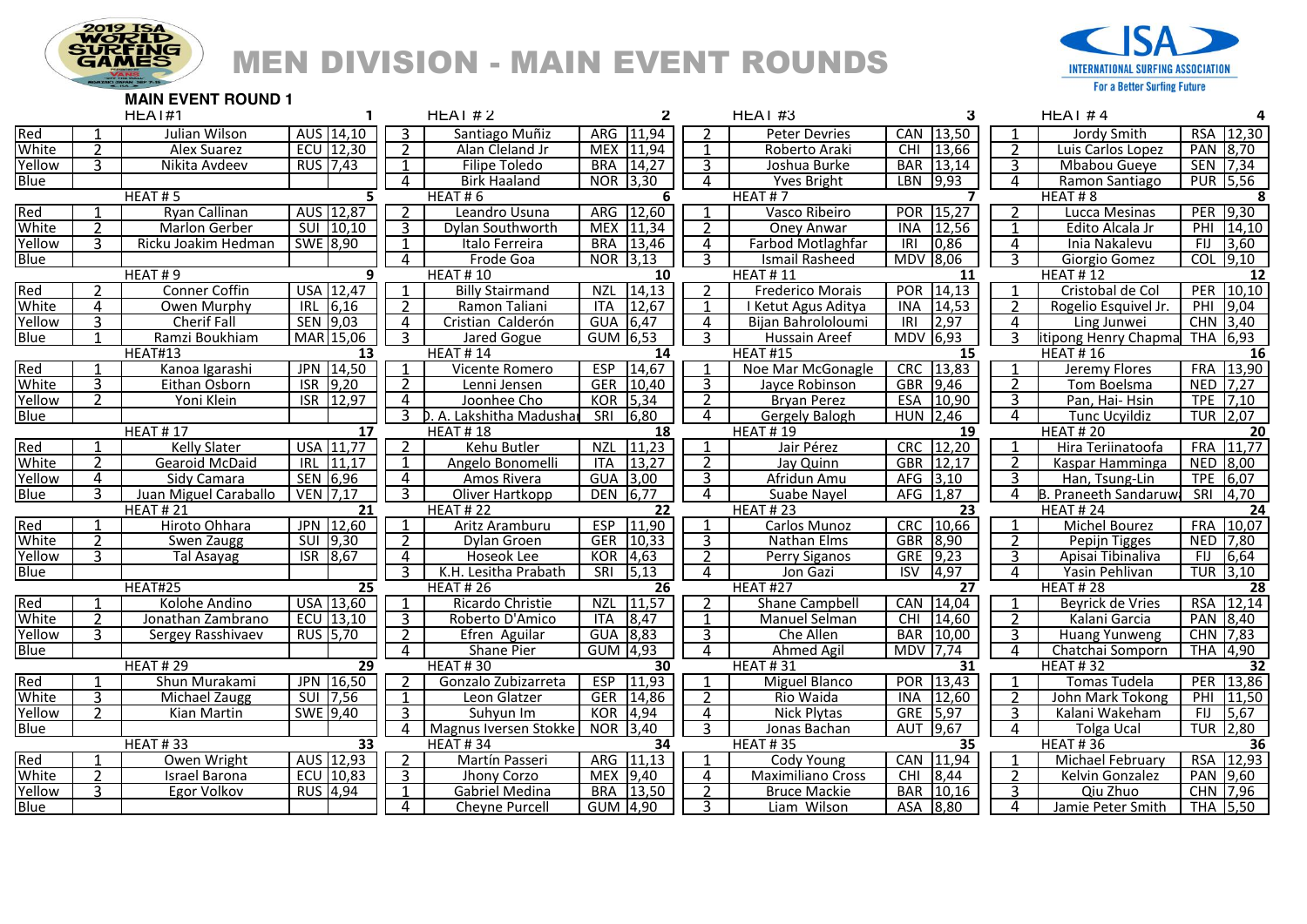

### MEN DIVISION - MAIN EVENT ROUNDS



|             |                | HEAT#1                 | 37                 |                | HEAT#2                  |                 | 38                |                | HEAT#3                 |                | 39        |                | HEAT#4                  |            | 40               |
|-------------|----------------|------------------------|--------------------|----------------|-------------------------|-----------------|-------------------|----------------|------------------------|----------------|-----------|----------------|-------------------------|------------|------------------|
| Red         | 4              | Julian Wilson          | AUS 3,53           | $\overline{2}$ | <b>Filipe Toledo</b>    | <b>BRA</b>      | 14,60             |                | Ryan Callinan          | <b>AUS</b>     | 14,00     |                | Italo Ferreira          | <b>BRA</b> | 16,17            |
| White       | $\overline{2}$ | Alan Cleland Jr        | MEX 10,27          | $\overline{4}$ | <b>Alex Suarez</b>      | <b>ECU</b>      | $\frac{1}{10,13}$ | $\overline{3}$ | Leandro Usuna          | <b>ARG</b>     | 12,20     | 4              | <b>Marlon Gerber</b>    | <b>SUI</b> | 9,07             |
| Yellow      | $\mathbf{1}$   | Roberto Araki          | CHI 11,43          | 3              | Jordy Smith             | <b>RSA</b>      | 12,90             | 4              | Vasco Ribeiro          |                | POR 11,67 | $\overline{2}$ | Edito Alcala Jr         | PHI        | 12,50            |
| <b>Blue</b> | 3              | Luis Carlos Lopez      | <b>PAN</b> 8,90    | $\mathbf 1$    | <b>Peter Devries</b>    | CAN             | 14,83             | $\overline{2}$ | Lucca Mesinas          | <b>PER</b>     | 13,40     | 3              | <b>Oney Anwar</b>       | <b>INA</b> | 10,80            |
|             |                | HEAT#5                 | 41                 |                | HEAT#6                  |                 | 42                |                | HEAT#7                 |                | 43        |                | HEAT#8                  |            | 44               |
| Red         | -1             | Ramzi Boukhiam         | MAR 12,77          | $\overline{2}$ | <b>Billy Stairmand</b>  | <b>NZL</b>      | 14,00             | $\mathbf 1$    | Kanoa Igarashi         | <b>JPN</b>     | 11,10     | 3              | Vicente Romero          |            | ESP 9,37         |
| White       | $\overline{3}$ | Ramon Taliani          | <b>ITA 12,20</b>   | $\overline{4}$ | Conner Coffin           | <b>USA</b>      | 12,13             | $\overline{2}$ | Lenni Jensen           |                | GER 10,14 | $\overline{2}$ | Yoni Klein              | <b>ISR</b> | 9,80             |
| Yellow      | $\overline{2}$ | I Ketut Agus Aditya    | INA 12,60          | 3              | Cristobal de Col        | PER 13,10       |                   | 3              | Noe Mar McGonagle      | <sub>CRC</sub> | 8,83      | 4              | <b>Jeremy Flores</b>    |            | FRA 8,14         |
| <b>Blue</b> | 4              | Rogelio Esquivel Jr.   | PHI 11,64          | $\mathbf 1$    | <b>Frederico Morais</b> | POR 14,07       |                   | 4              | Tom Boelsma            | <b>NED</b>     | 8, 10     | $\mathbf 1$    | <b>Bryan Perez</b>      |            | ESA 11,83        |
|             |                | HEAT#9                 | 45                 |                | <b>HEAT #10</b>         |                 | 46                |                | <b>HEAT #11</b>        |                | 47        |                | <b>HEAT #12</b>         |            | 48               |
| Red         |                | <b>Kelly Slater</b>    | USA 13,50          | $\overline{2}$ | Angelo Bonomelli        | <b>ITA</b>      | 10,33             |                | Hiroto Ohhara          | <b>JPN</b>     | 12,00     |                | Aritz Aramburu          |            | ESP 9,86         |
| White       | 3              | <b>Kehu Butler</b>     | NZL 10,00          | 3              | <b>Gearoid McDaid</b>   | <b>IRL</b>      | 10,14             | 3              | <b>Dylan Groen</b>     |                | GER 9,43  | $\overline{2}$ | Swen Zaugg              | <b>SUI</b> | 7,47             |
| Yellow      | $\overline{2}$ | Jair Pérez             | CRC 10,74          | 4              | Hira Teriinatoofa       | FRA             | 8, 10             | $\overline{2}$ | <b>Carlos Munoz</b>    | <b>CRC</b>     | 11,84     | 4              | Michel Bourez           |            | FRA 6,37         |
| <b>Blue</b> | 4              | Kaspar Hamminga        | $NED$ 4,60         | $\mathbf 1$    | Jay Quinn               |                 | GBR 12,83         | $\overline{4}$ | Pepijn Tigges          | <b>NED</b>     | 5,40      | 3              | <b>Perry Siganos</b>    | <b>GRE</b> | 7,10             |
|             |                | <b>HEAT #13</b>        | 49                 |                | <b>HEAT #14</b>         |                 | 50                |                | <b>HEAT #15</b>        |                | 51        |                | <b>HEAT #16</b>         |            | 52               |
| Red         | -1             | Kolohe Andino          | USA 16,37          | 4              | Ricardo Christie        | <b>NZL</b>      | 9,33              | $\mathbf 1$    | Shun Murakami          | <b>JPN</b>     | 14, 10    | $\overline{2}$ | Leon Glatzer            |            | GER 10,77        |
| White       | 4              | Efren Aguilar          | <b>GUA 7,57</b>    | $\overline{2}$ | Jonathan Zambrano       | <b>ECU</b>      | 12,23             | 3              | Gonzalo Zubizarreta    | <b>ESP</b>     | 7,63      | $\overline{4}$ | <b>Kian Martin</b>      |            | SWE 8,23         |
| Yellow      | $\overline{2}$ | <b>Manuel Selman</b>   | CHI 10,23          | 3              | Beyrick de Vries        | <b>RSA</b>      | 11,87             | $\overline{2}$ | <b>Miguel Blanco</b>   | <b>POR</b>     | 12,10     | 3              | <b>Tomas Tudela</b>     |            | PER 10,47        |
| <b>Blue</b> | $\overline{3}$ | Kalani Garcia          | <b>PAN</b> 9,87    | $\mathbf 1$    | <b>Shane Campbell</b>   |                 | CAN 15,80         | 4              | John Mark Tokong       | <b>TPHT</b>    | 6,33      |                | Rio Waida               |            | INA 11,53        |
|             |                | <b>HEAT #17</b>        | 53                 |                | <b>HEAT #18</b>         |                 | 54                |                |                        |                |           |                |                         |            |                  |
| Red         | 4              | Owen Wright            | <b>AUS</b> 4,07    |                | <b>Gabriel Medina</b>   | <b>BRA</b>      | 10,90             |                |                        |                |           |                |                         |            |                  |
| White       | $\overline{3}$ | Martín Passeri         | ARG 6,97           | $\overline{2}$ | <b>Israel Barona</b>    | <b>IECU</b>     | 10,50             |                |                        |                |           |                |                         |            |                  |
| Yellow      | $\mathbf{1}$   | <b>Cody Young</b>      | CAN 12,00          | 3              | <b>Michael February</b> | <b>RSA</b>      | 10,44             |                |                        |                |           |                |                         |            |                  |
| <b>Blue</b> | $\overline{2}$ | Kelvin Gonzalez        | <b>PAN</b> 7,80    | $\overline{4}$ | <b>Bruce Mackie</b>     | <b>BAR</b> 8,60 |                   |                |                        |                |           |                |                         |            |                  |
|             |                |                        |                    |                |                         |                 |                   |                |                        |                |           |                |                         |            |                  |
|             |                | <b>MAIN ROUND 3</b>    |                    |                |                         |                 |                   |                |                        |                |           |                |                         |            |                  |
|             |                | HEAT#1                 | 55                 |                | HEAT#2                  |                 | 56                |                | HEAT#3                 |                | 57        |                | HEAT#4                  |            | 58               |
| Red         | 4              | Roberto Araki          | 3,60<br><b>CHI</b> | $\overline{2}$ | <b>Peter Devries</b>    | <b>CAN</b>      | 9,37              | $\overline{2}$ | Ramzi Boukhiam         | <b>MAR</b>     | 12,90     |                | <b>Frederico Morais</b> |            | <b>POR 10,53</b> |
| White       | -1             | <b>Filipe Toledo</b>   | <b>BRA</b> 10,00   | 4              | Alan Cleland Jr         | <b>MEX</b>      | 7,00              | 3              | <b>Billy Stairmand</b> | <b>NZL</b>     | 9,80      | 3              | I Ketut Agus Aditya     | <b>INA</b> | 8,30             |
| Yellow      | 2              | Ryan Callinan          | <b>AUS</b><br>9,77 | $\mathbf 1$    | Italo Ferreira          | <b>BRA</b>      | 10,77             | $\mathbf{1}$   | Kanoa Igarashi         | <b>JPN</b>     | 13,23     | $\overline{2}$ | <b>Bryan Perez</b>      | <b>ESA</b> | 8,60             |
| Blue        | 3              | Edito Alcala Jr        | <b>PHI</b><br>6,90 | 3              | Lucca Mesinas           | <b>PER</b>      | 7,60              | $\overline{4}$ | Yoni Klein             | <b>ISR</b>     | 7,26      | 4              | Lenni Jensen            | <b>GER</b> | 8,20             |
|             |                | HEAT#5                 | 59                 |                | HEAT#6                  |                 | 60                |                | HEAT#7                 |                | 61        |                | HEAT#8                  |            | 62               |
| Red         | $\overline{2}$ | <b>Kelly Slater</b>    | USA 10,13          | $\overline{1}$ | Jay Quinn               | <b>GBR</b>      | 10,90             |                | Kolohe Andino          | <b>USA</b>     | 14,37     |                | Cody Young              |            | CAN 13,33        |
| White       | $\mathbf{1}$   | Angelo Bonomelli       | 10,37<br>ITA       | 3              | Jair Pérez              | <b>CRC</b>      | 10, 10            | 3              | Jonathan Zambrano      | <b>ECU</b>     | 10,24     | $\overline{2}$ | <b>Israel Barona</b>    |            | <b>ECU</b> 8,83  |
| Yellow      | 3              | Hiroto Ohhara          | <b>JPN</b><br>9,50 | 4              | <b>Aritz Aramburu</b>   | <b>ESP</b>      | 9,66              | 4              | Shun Murakami          | <b>JPN</b>     | 2,83      | 3              | <b>Shane Campbell</b>   |            | CAN 8,00         |
| <b>Blue</b> | $\overline{4}$ | Swen Zaugg             | 8,94<br>ISUI I     | 2              | <b>Carlos Munoz</b>     | <b>CRC</b>      | 10,33             | $\overline{2}$ | Leon Glatzer           | <b>GER</b>     | 10,50     | $\overline{4}$ | Manuel Selman           | <b>CHI</b> | 7,37             |
|             |                | HEAT#9                 | $\overline{63}$    |                |                         |                 |                   |                |                        |                |           |                |                         |            |                  |
| Red         | $\overline{2}$ | <b>Rio Waida</b>       | INA 10,00          |                |                         |                 |                   |                |                        |                |           |                |                         |            |                  |
| White       | $\overline{3}$ | <b>Miguel Blanco</b>   | POR 9,53           |                |                         |                 |                   |                |                        |                |           |                |                         |            |                  |
| Yellow      | 1              | <b>Gabriel Medina</b>  | <b>BRA</b> 12,50   |                |                         |                 |                   |                |                        |                |           |                |                         |            |                  |
| <b>Blue</b> | 4              | <b>Kelvin Gonzalez</b> | PAN 6,20           |                |                         |                 |                   |                |                        |                |           |                |                         |            |                  |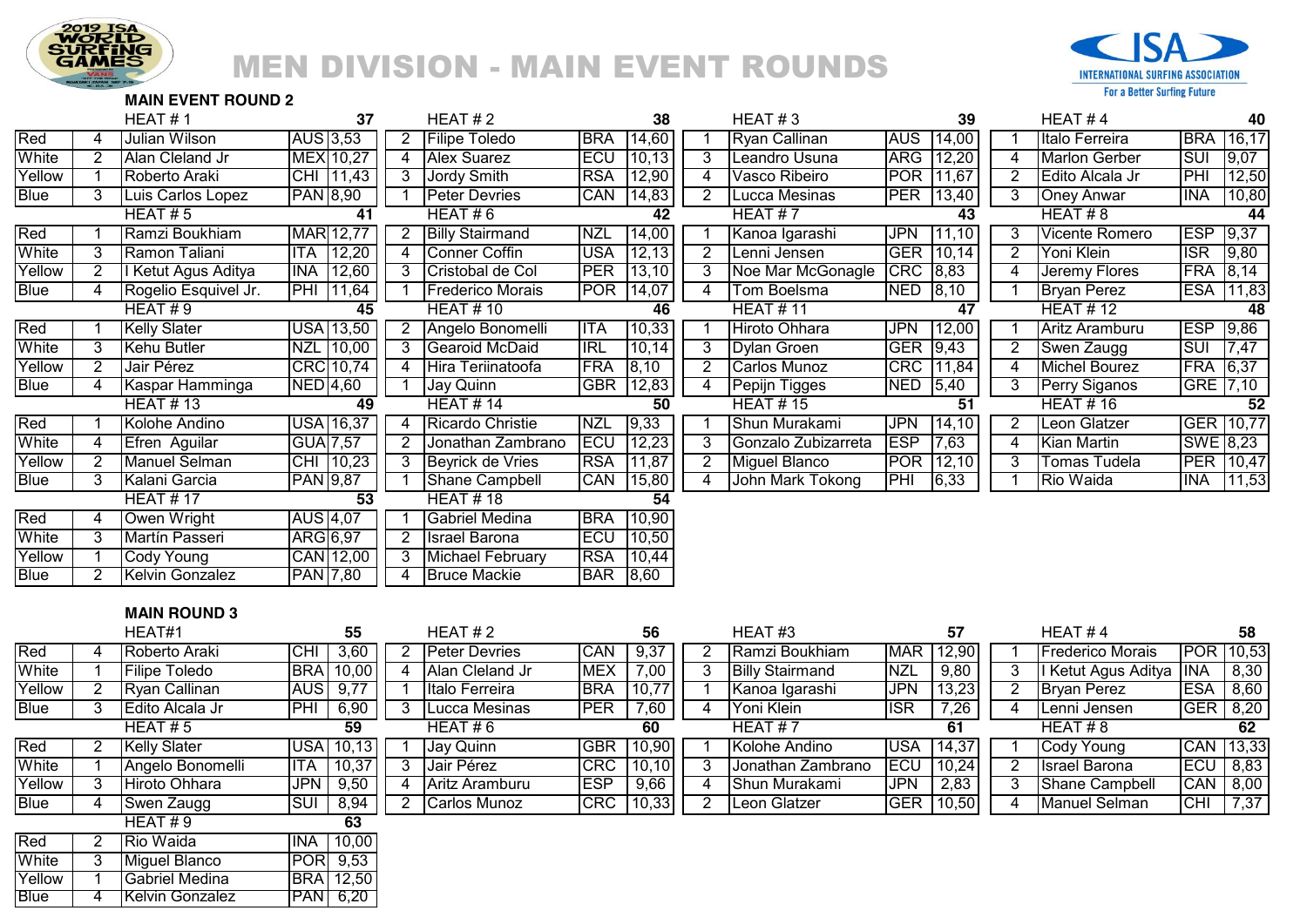

### MEN DIVISION - MAIN EVENT ROUNDS



#### **MAIN ROUND 4**

|        | HEAT $# 1$ |                       |            |                | HEAT#2               | ხ5          |       | HEAT#3 |                         | 66          |       | HEAT #4 |                          | 67          |       |
|--------|------------|-----------------------|------------|----------------|----------------------|-------------|-------|--------|-------------------------|-------------|-------|---------|--------------------------|-------------|-------|
| Red    |            | <b>Filipe Toledo</b>  | 'BRA       | 12,90          | <b>Ryan Callinan</b> | <b>AUS</b>  | 10,20 |        | <b>Frederico Morais</b> | <b>IPOR</b> | 10,83 |         | <b>IBrvan Perez</b>      | 'ESA        | 8,97  |
| White  |            | <b>IPeter Devries</b> | <b>CAN</b> |                | Iltalo Ferreira      | <b>IBRA</b> | '86.، |        | <b>Kelly Slater</b>     | <b>USA</b>  | 9,34  |         | <b>IAngelo Bonomelli</b> | <b>ITA</b>  | 12,03 |
| Yellow |            | Kanoa Igarashi        | <b>JPN</b> | 1373<br>10,70T | Ramzi Boukhiam       | <b>MAR</b>  | 13,00 |        | Jay Quinn               | <b>GBR</b>  | 8,56  |         | Carlos Munoz             | <b>ICRC</b> | 10,94 |

|              | HEAT # $5$             |             | 68         |   | HEAT#6       |            | 69    |
|--------------|------------------------|-------------|------------|---|--------------|------------|-------|
| Red          | <b>I</b> Kolohe Andino |             | USA  13,00 |   | Leon Glatzer | ıGER       | 10,23 |
| <b>White</b> | Ilsrael Barona         |             | ECU 10,46  | 3 | Cody Young   | CAN        | 8,57  |
| Yellow       | Gabriel Medina         | <b>BRAI</b> | 12,67      |   | 'Rio Waida   | <b>INA</b> | 13,33 |

#### **MAIN ROUND 5**

|        |   | HEAT#1                  |            | 70               |   | HEAT#2                |            | 71    |   | HEAT#3                |            | 72    |
|--------|---|-------------------------|------------|------------------|---|-----------------------|------------|-------|---|-----------------------|------------|-------|
| Red    | 4 | Kanoa Igarashi          | <b>JPN</b> | 7,53             | 2 | Kolohe Andino         | <b>USA</b> | 11,74 | 4 | Angelo Bonomelli      | <b>ITA</b> | 10,06 |
| White  | 2 | Italo Ferreira          | <b>BRA</b> | 13,70            | 4 | Leon Glatzer          | <b>GER</b> | 9,84  |   | <b>Kelly Slater</b>   | USA        | 15,00 |
| Yellow |   | Frederico Morais        |            | POR 13,83        |   | Ramzi Boukhiam        | <b>MAR</b> | 14,50 | 3 | Rio Waida             | <b>INA</b> | 12,50 |
| Blue   | 3 | Carlos Munoz            |            | CRC 12,73        | 3 | Filipe Toledo         | <b>BRA</b> | 11,70 | 2 | <b>Gabriel Medina</b> | <b>BRA</b> | 13,94 |
|        |   | <b>MAIN ROUND 6</b>     |            |                  |   |                       |            |       |   |                       |            |       |
|        |   | HEAT#1                  |            | 73               |   | HEAT # 2              |            | 74    |   |                       |            |       |
| Red    | 3 | <b>Frederico Morais</b> |            | <b>POR</b> 12,83 |   | Italo Ferreira        | <b>BRA</b> | 14,40 |   |                       |            |       |
| White  | 2 | <b>I</b> Kolohe Andino  | <b>USA</b> | 14,00            | 3 | Ramzi Boukhiam        | <b>MAR</b> | 12,97 |   |                       |            |       |
| Yellow |   | <b>Kelly Slater</b>     |            | USA 15,66        | 2 | <b>Gabriel Medina</b> | <b>BRA</b> | 13,83 |   |                       |            |       |
|        |   | <b>MAIN ROUND 7</b>     |            |                  |   |                       |            |       |   |                       |            |       |
|        |   | HEAT #1                 |            | 75               |   |                       |            |       |   |                       |            |       |
| Red    | 3 | <b>Kelly Slater</b>     |            | USA 13,90        |   |                       |            |       |   |                       |            |       |
|        |   |                         |            |                  |   |                       |            |       |   |                       |            |       |

|        | <b>FINAL</b>   | 154              |
|--------|----------------|------------------|
| Blue   | Kolohe Andino  | <b>USA</b> 15,47 |
| Yellow | Italo Ferreira | <b>BRA</b> 11,93 |
| White  | Gabriel Medina | <b>BRA</b> 14,40 |
|        |                |                  |

| Red    | Kolohe Andino          | USA  17,06   |
|--------|------------------------|--------------|
| White  | Gabriel Medina         | BRA  14,53   |
| Yellow | Italo Ferreira         | IBRAI 17.771 |
| Blue   | <b>I</b> Shun Murakami | 11 74        |

1 st=1st=1000 points 2nd=2nd=860 points 3rd=3rd=730 points 4th=4th=670 points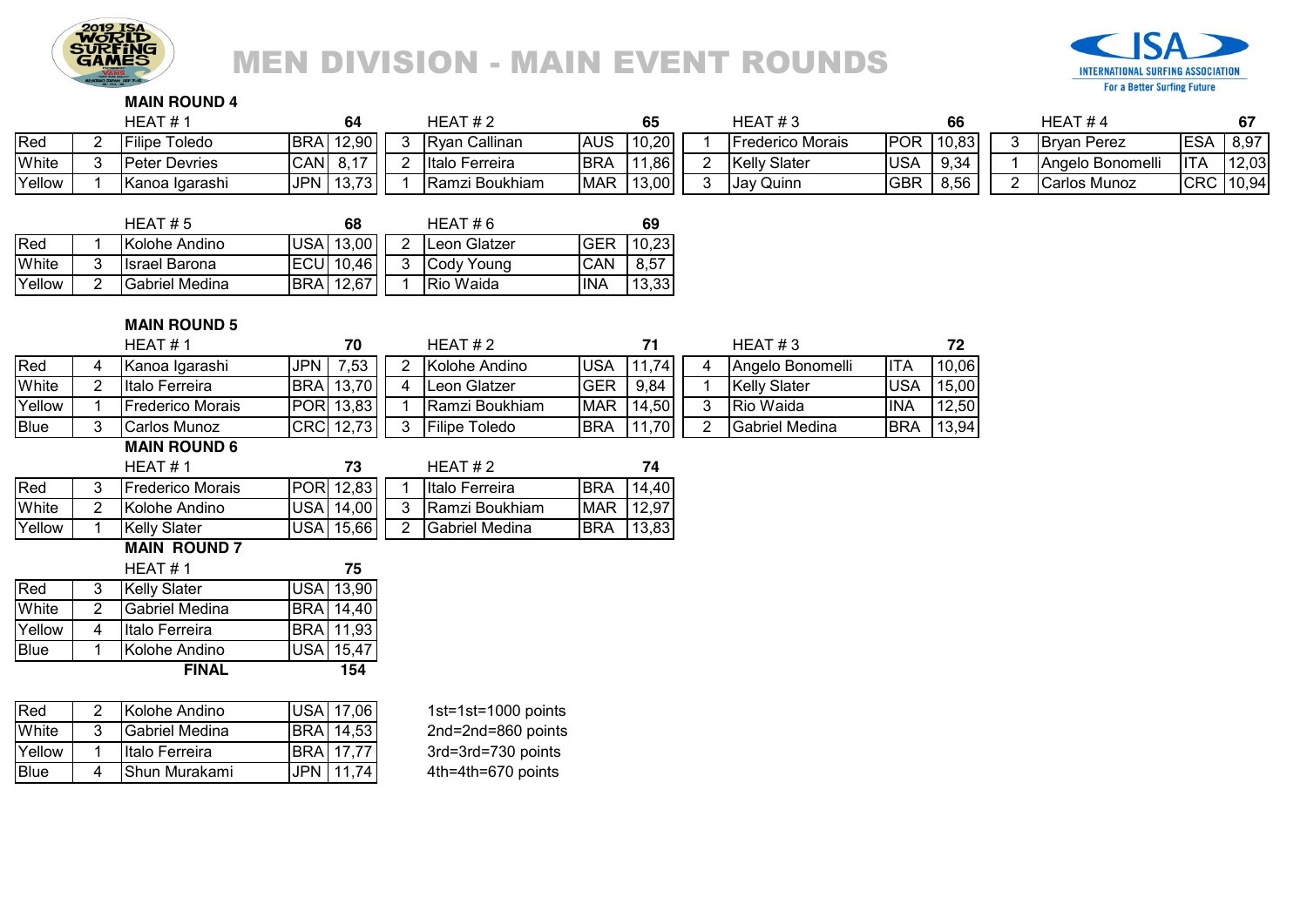

### MEN DIVISION - REPECHAGE ROUNDS



|                            |                         | <b>REPECHAGE ROUND 1</b>        |                              |        | $4th=127th=63$ points; $3rd=109th=81$ points            |                  |                     |                |                                |                              |                | For a Better Surfing Future    |             |                |
|----------------------------|-------------------------|---------------------------------|------------------------------|--------|---------------------------------------------------------|------------------|---------------------|----------------|--------------------------------|------------------------------|----------------|--------------------------------|-------------|----------------|
|                            | HLA1#1                  |                                 | 76                           |        | $HLAI$ #2                                               |                  | 77                  |                | HEAI#3                         | 78                           |                | $HLAI$ #4                      |             | 79             |
| Red<br>3                   | Nikita Avdeev           |                                 | IRUS 16,80                   |        | Santiago Muñiz                                          |                  | ARG  12,17          |                | Ricku Joakim HedmartSWE19,40   |                              |                | Dylan Southworth               | <b>IMEX</b> | 11,66          |
| White<br>4                 | <b>Birk Haaland</b>     |                                 | <b>NOR 3,33</b>              |        |                                                         |                  |                     | 3              | <b>Frode Goa</b>               | NOR 4,53                     |                |                                |             |                |
| Yellow                     | Joshua Burke            |                                 | <b>BAR 13,17</b>             | 3.     | Mbabou Gueye                                            | <b>SEN 15,47</b> |                     | $\overline{2}$ | <b>Ismail Rasheed</b>          | MDV19,07                     | $\overline{2}$ | Giorgio Gomez                  | <b>COL</b>  | [11,13]        |
| 2<br><b>Blue</b>           |                         | Ramon Santiago                  | <b>PUR 6,93</b>              | 2      | <b>Yves Bright</b>                                      | LBN              | 19,07               | 4              | Inia Nakalevu                  | 14,24<br>FIJ                 | 3              | <b>Farbod Motlaghfar IRI</b>   |             | 1,47           |
|                            | HEAT#5                  |                                 | 80                           |        | HEAT#6                                                  |                  | 81                  |                | HEAT # 7                       | 82                           |                | HEAT#8                         |             | 83             |
| Red                        | <b>Cherif Fall</b>      |                                 | SEN 19,23                    |        | Jared Gogue                                             |                  | GUM   10,23         |                | Eithan Osborn                  | 112,23<br>ISR                | 2              | D. A. Lakshitha MadSRI         |             | 9,67           |
| 3<br><b>White</b>          |                         | Cristian Calderón               | GUA 8,30                     | 3      | Owen Murphy                                             | IRL              | 14,40               |                | Joonhee Cho                    | KOR 6,30                     |                |                                |             |                |
| Yellow                     | <b>Hussain Areef</b>    |                                 | MDV 9,30                     | 2      | Sitipong Henry ChapriTHA                                |                  | 9,00                | 2              | Jayce Robinson                 | GBR 11,87                    |                | Pan, Hai-Hsin                  | TPE         | $ 9,80\rangle$ |
| <b>Blue</b><br>4           | Ling Junwei             |                                 | CHN 5,70                     | 4      | <b>Bijan Bahrololoumi</b>                               | πिरा             | 1,74                | 4              | <b>Tunc Ucyildiz</b>           | TUR 12,97                    | 3              | Gergely Balogh                 | <b>HUN</b>  | 13,30          |
|                            | HEAT#9                  |                                 | 84                           |        | HEA1#10                                                 |                  | 85                  |                | <b>HEAT#11</b>                 | -86                          |                | HEAT#12                        |             | 87             |
| Red                        |                         | Juan Miguel Caraballd VEN [6,57 |                              |        | 3.18 Oliver Hartkopp                                    | IDEN             |                     | 2              | Tal Asayag                     | ISR 19,53                    |                | 3.22 JK.H. Lesitha Prabati SRI |             |                |
| White<br>2                 | Amos Rivera             |                                 | <b>IGUA 16,33</b>            |        | 4.17 Sidy Camara                                        | ISEN             |                     | 3              | <b>Hoseok Lee</b>              | KOR 3,80                     | 4.21           |                                |             |                |
| 4<br>Yellow                | Afridun Amu             |                                 | AFG 11,83                    |        | 3.20 Han, Tsung-Lin                                     | <b>TPE</b>       |                     |                | Nathan Elms                    | GBR 19,84                    |                | 3.24 Apisai Tibinaliva         | ∣FIJ        |                |
| <b>Blue</b><br>3           |                         | P.B. Praneeth Sandar SRI        | $\sqrt{6,17}$                |        | 4.19 Suabe Nayel                                        | AFG              |                     | 4              | Yasin Pehlivan                 | TUR 13,20                    |                | 4.23 Jon Gazi                  | ∏SV         |                |
|                            | HEAT#13                 |                                 | 88                           |        | HEAT # 14                                               |                  | 89                  |                | HEAT #15                       | 90                           |                | HEAT#16                        |             | 91             |
| Red<br>4                   |                         | <b>Sergey Rasshivaev</b>        | <b>TRUS 3,86</b>             |        | 3.26   Roberto D'Amico                                  | ITA              |                     |                | Michael Zaugg                  | SUI 19,34                    | 2              | Suhyun Im                      | <b>KOR</b>  | 15,20          |
| <b>White</b><br>3          | Shane Pier              |                                 | GUM 4,84                     | 4.25   |                                                         |                  |                     | 3              | Magnus Iversen Stokk NOR 3,07  |                              |                |                                |             |                |
| Yellow                     | <b>Che Allen</b>        |                                 | <b>BAR 10,57</b>             |        | 3.28 Huang Yunweng                                      | <b>CHN</b>       |                     |                | Jonas Bachan                   | AUT 10,57                    |                | IKalani Wakeham                | l⊦n         | 7,76           |
| <b>Blue</b><br>2           |                         | Chatchai Somporn                | THA 6,40                     |        | 4.27 Ahmed Agil                                         | MDV              |                     | 4              | <b>Tolga Ucal</b>              | TUR 12,00                    | 3              | <b>Nick Plytas</b>             | <b>GRE</b>  | 4,26           |
|                            | HEAT#17                 |                                 | '92                          |        | HEAT#18                                                 |                  | 93                  |                |                                |                              |                |                                |             |                |
| Red<br>4                   | Egor Volkov             |                                 | RUS  7,93                    |        | 3.34 Jhony Corzo                                        | MEX              |                     |                |                                |                              |                |                                |             |                |
| White<br>3                 |                         | <b>Cheyne Purcell</b>           | GUM 8,00                     | 4.33   |                                                         |                  |                     |                |                                |                              |                |                                |             |                |
| Yellow                     | Liam Wilson             |                                 | ASA 10,23                    |        | 3.36   Qiu Zhuo                                         | <b>CHN</b>       |                     |                |                                |                              |                |                                |             |                |
| <b>Blue</b>                |                         | Jamie Peter Smith               | THA 8,33                     |        | 4.35 Maximiliano Cross                                  | <b>CHI</b>       |                     |                |                                |                              |                |                                |             |                |
|                            |                         |                                 |                              |        |                                                         |                  |                     |                |                                |                              |                |                                |             |                |
|                            |                         |                                 |                              |        |                                                         |                  |                     |                |                                |                              |                |                                |             |                |
|                            | HEAT#1                  | <b>REPECHAGE ROUND 2</b>        | 94                           |        | $4th=91th=108$ points; $3rd=73$ th=144 points<br>HEAT#2 |                  | 95                  |                | HEAT#3                         | 96                           |                | HEAT#4                         |             | 97             |
| Red<br>3                   |                         | Luis Carlos Lopez               |                              | 2      | Jordy Smith                                             |                  |                     |                | Leandro Usuna                  | ARG 0,70                     | 2              | Oney Anwar                     | <b>TINA</b> | 9,70           |
| White<br>4                 | <b>Alex Suarez</b>      |                                 | <b>PAN 17,84</b><br>ECU 5,43 | 3      | Uulian Wilson                                           | <b>AUS</b>       | RSA  10,76<br>17,27 | 3              | <b>Marlon Gerber</b>           | isui<br>18,70                | 3              | Vasco Ribeiro                  | POR         | 19,60          |
| Yellow                     | Joshua Burke            |                                 | BAR 13,33                    |        | Santiago Muñiz                                          |                  | ARG 11,50           | 4              | Ricku Joakim Hedmar[SWE]5,77   |                              |                | <b>IDylan Southworth</b>       | IMEX        | 110,70         |
| <b>Blue</b><br>2           | <b>Yves Bright</b>      |                                 | LBN 19,26                    | 4      | Ramon Santiago                                          | <b>PUR 4,57</b>  |                     |                | Giorgio Gomez                  | COL 11,00                    | 4              | Ismail Rasheed                 | IMDV        | 4,17           |
|                            | HEAT#5                  |                                 | 98                           |        | HEAT#6                                                  |                  | 99                  |                | HEAT # 7                       | 100                          |                | HEAT#8                         |             | 101            |
| Red<br>2                   | Ramon Taliani           |                                 | 9,93 <br>IITA I              |        | Cristobal de Col                                        |                  | <b>IPER 12,77</b>   | 3              | Noe Mar McGonagle [CRC [10,23] |                              |                | Vicente Romero                 | IESP        | 13,87          |
| White                      | <b>Conner Coffin</b>    |                                 | USA 11,40                    | 2      | Rogelio Esquivel Jr.                                    | <b>TPHI</b>      | 110, 17             |                | Jeremy Flores                  | FRA 13,23                    | 3              | Tom Boelsma                    | <b>INED</b> | 7,87           |
| 3<br><b>Yellow</b>         | Hussain Areef           |                                 | MDV  6,40                    | 3      | Jared Gogue                                             |                  |                     | 2              | <b>Eithan Osborn</b>           | ISR<br>110,57                | 4              | Pan, Hai- Hsin                 | TPE         | 5,57           |
| <b>Blue</b><br>4           |                         | Sitipong Henry Chapm THA 14,63  |                              |        | 4.00 Cherif Fall                                        | SEN 19,44        |                     | 4              | D. A. Lakshitha Madus SRI      | 15,74                        |                | Jayce Robinson                 | <b>GBR</b>  | 9,87           |
|                            | HEAT#9                  |                                 | 102                          |        | HEAT # 10                                               |                  | 103                 |                | <b>HEAT # 11</b>               | 104                          |                | HEAT # 12                      |             | 105            |
| Red                        | <b>Kehu Butler</b>      |                                 | NZL 14,00                    |        | Gearoid McDaid                                          | IIRL             | 18,70               | $\overline{2}$ | <b>IDylan Groen</b>            | GER 10,50                    | 2              | <b>Perry Siganos</b>           | <b>GRE</b>  | 8,70           |
| White<br>3                 |                         | Hira Teriinatoofa               | FRA 17,16                    | 2      | Kaspar Hamminga                                         | NED 18,26        |                     |                | Michel Bourez                  | FRA 12,23                    | 4              | Pepijn Tigges                  | NED         | 15,10          |
| Yellow<br>2                |                         | Juan Miguel Caraballd VEN [8,07 |                              | 3      | <b>Oliver Hartkopp</b>                                  | IDEN 17,20       |                     | 3              | Nathan Elms                    | GBR 8,06                     | 3              | Apisai Tibinaliva              | IFIJ        | 6,83           |
| <b>Blue</b><br>4           | Sidy Camara             |                                 | SEN 6,74                     | 4      | Amos Rivera                                             | GUA 1,77         |                     | 4              | K.H. Lesitha Prabath           | <b>SRI</b><br>$ 3,43\rangle$ |                | Tal Asayag                     | IISR        | 10,50          |
|                            | HEAT#13                 |                                 | 106                          |        | HEAT#14                                                 |                  | 107                 |                | HEAT #15                       | 108                          |                | HEAT # 16                      |             | 109            |
| Red<br>3                   | Kalani Garcia           |                                 | [PAN  7,33                   |        | Beyrick de Vries                                        |                  | RSA  15,94          |                | Gonzalo Zubizarreta            | [ESP   12,83]                |                | Tomas Tudela                   | <b>IPER</b> | 14,50          |
| <b>White</b>               |                         | Ricardo Christie                | NZL 12,13                    | 4      | <b>Efren Aguilar</b>                                    | GUA 0,00         |                     |                | Kian Martin                    | SWE 10,80                    | 2              | John Mark Tokong PHI           |             | [11, 70]       |
| Yellow<br>$\overline{2}$   | Che Allen               |                                 | <b>BAR 10,34</b>             | 2.     | Roberto D'Amico                                         | IITA.            | 19,74               | 3              | Uonas Bachan                   | AUT 9,10                     | 4              | Kalani Wakeham                 | IFIJ        | 14,66          |
| <b>Blue</b><br>4           |                         | Huang Yunweng                   | $CHN$ 5,76                   | 3      | Chatchal Somporn                                        | IHA  5,77        |                     | 4              | Sunyun Im                      | $KOR$ 5,73                   | 3              | Michael Zaugg                  | sur         | 7,84           |
|                            | HEA1#17                 |                                 | 110                          |        | HEAT#18                                                 |                  | זור                 |                |                                |                              |                |                                |             |                |
| Rea<br>3                   |                         | <b>Martin Passeri</b>           |                              |        | <b>Michael February</b>                                 |                  | RSA  14,96          |                |                                |                              |                |                                |             |                |
| White<br>2                 | <b>Bruce Mackie</b>     |                                 | <b>BAR</b> 9,17              | 3      | <b>Owen Wright</b>                                      |                  |                     |                |                                |                              |                |                                |             |                |
| Yellow<br>4<br><b>Blue</b> | Liam Wilson<br>Qiu Zhuo |                                 | ASA 8,14<br>CHN 9,50         | 2<br>4 | <b>Jhony Corzo</b><br>Jamie Peter Smith                 | $THA$ 5,57       | MEX 11,83           |                |                                |                              |                |                                |             |                |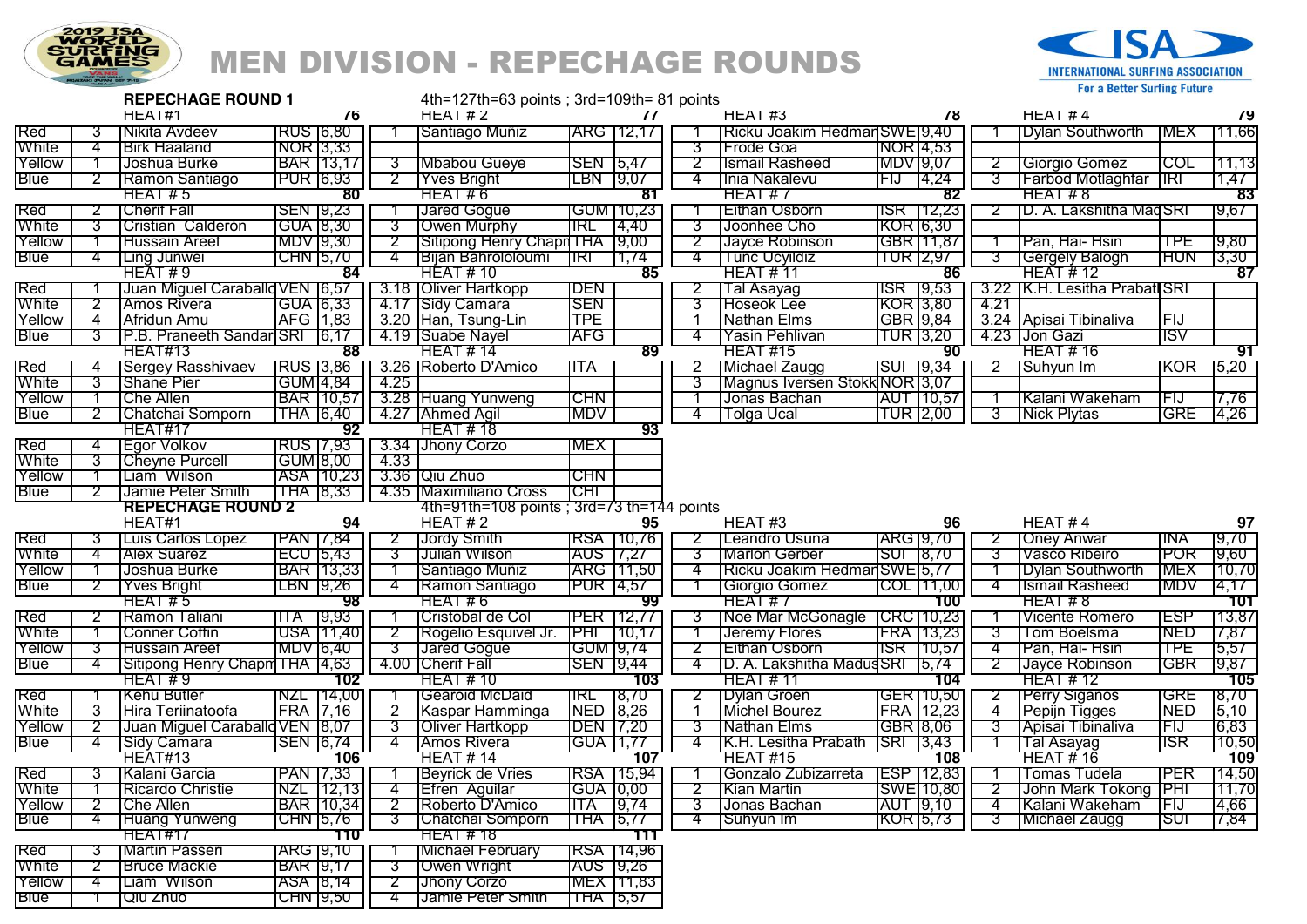

### MEN DIVISION - REPECHAGE ROUNDS



|             |                | <b>REPECHAGE ROUND 3</b> |                 |                  | $4th=64th=165$ points; 3rd=55th=210 points |                                        |            |           |                |                         |            |                  |                |                         |            |                    |
|-------------|----------------|--------------------------|-----------------|------------------|--------------------------------------------|----------------------------------------|------------|-----------|----------------|-------------------------|------------|------------------|----------------|-------------------------|------------|--------------------|
|             |                | HEAT#1                   |                 | 112              |                                            | HEAT#2                                 |            | 113       |                | HEAT#3                  |            | 114              |                | HEAT#4                  |            | 115                |
| Red         | 4              | Joshua Burke             |                 | <b>BAR 10,74</b> |                                            | Santiago Muñiz                         |            | ARG 10,84 |                | <b>Conner Coffin</b>    |            | <b>USA 13,17</b> | 3              | Cristobal de Col        | <b>PER</b> | 11,43              |
| White       | $\mathbf{1}$   | <b>Jordy Smith</b>       | <b>RSA</b>      | 15,00            | 4                                          | <b>Yves Bright</b>                     | LBN        | 6,63      | 3              | Rogelio Esquivel Jr.    | PHI        | 10,66            | 4              | Ramon Taliani           | <b>ITA</b> | 9,94               |
| Yellow      | $\overline{2}$ | Giorgio Gomez            | <b>COL</b>      | 14,07            | $\overline{2}$                             | Dylan Southworth                       | MEX 10,60  |           | $\overline{2}$ | Jeremy Flores           |            | FRA 11,16        | $\overline{2}$ | Vicente Romero          | <b>ESP</b> | 11,53              |
| <b>Blue</b> | 3              | <b>Oney Anwar</b>        | INA             | 11,56            | $\overline{3}$                             | Leandro Usuna                          | ARG 9,10   |           | $\overline{4}$ | Jayce Robinson          |            | GBR 9,84         |                | Eithan Osborn           | <b>ISR</b> | 15,77              |
|             |                | HEAT#5                   |                 | 116              |                                            | HEAT#6                                 |            | 117       |                | HEAT#7                  |            | 118              |                | HEAT#8                  |            | 119                |
| Red         | $\overline{2}$ | <b>Kehu Butler</b>       | <b>NZL</b>      | 10,63            |                                            | <b>Gearoid McDaid</b>                  | <b>IRL</b> | 10,00     |                | Ricardo Christie        |            | NZL 12,40        | $\overline{4}$ | Qiu Zhuo                | <b>CHN</b> | 6,17               |
| White       | 3              | Kaspar Hamminga          | NED 8,24        |                  | 4                                          | Juan Miguel Caraball VEN               |            | 7,40      | 4              | Roberto D'Amico         | <b>ITA</b> | 8,63             | $\mathbf 1$    | Jhony Corzo             | <b>MEX</b> | 12,34              |
| Yellow      | $\mathbf{1}$   | <b>Michel Bourez</b>     | <b>FRA</b>      | 14,20            | $\overline{2}$                             | Tal Asayag                             | <b>ISR</b> | 9,90      | 3              | Gonzalo Zubizarreta     |            | ESP 11,80        | $\overline{2}$ | Beyrick de Vries        | <b>RSA</b> | 10,63              |
| <b>Blue</b> | $\overline{4}$ | <b>Perry Siganos</b>     | <b>GRE</b>      | 7,77             | 3                                          | <b>Dylan Groen</b>                     | GER 8,34   |           | $\overline{2}$ | John Mark Tokong        | PHI        | 12,23            | 3              | <b>Che Allen</b>        | <b>BAR</b> | 7,27               |
|             |                | HEAT#9                   |                 | 120              |                                            |                                        |            |           |                |                         |            |                  |                |                         |            |                    |
| Red         | -1             | <b>Tomas Tudela</b>      |                 | <b>PER 12,66</b> |                                            |                                        |            |           |                |                         |            |                  |                |                         |            |                    |
| White       | 4              | <b>Kian Martin</b>       |                 | SWE 10,86        |                                            |                                        |            |           |                |                         |            |                  |                |                         |            |                    |
| Yellow      | $\overline{2}$ | <b>Michael February</b>  | <b>RSA</b>      | 12,60            |                                            |                                        |            |           |                |                         |            |                  |                |                         |            |                    |
| <b>Blue</b> | 3              | <b>Bruce Mackie</b>      |                 | BAR 12,16        |                                            |                                        |            |           |                |                         |            |                  |                |                         |            |                    |
|             |                | <b>REPECHAGE ROUND 4</b> |                 |                  |                                            | 4th=46th=255points; 3rd=37th=300points |            |           |                |                         |            |                  |                |                         |            |                    |
|             |                | HEAT#1                   |                 | 121              |                                            | HEAT#2                                 |            | 122       |                | HEAT#3                  |            | 123              |                | HEAT#4                  |            | 124                |
| Red         | $\overline{2}$ | Edito Alcala Jr          | <b>PHI</b>      | 12,76            | 3                                          | <b>Lucca Mesinas</b>                   |            | PER 11,43 | $\overline{2}$ | <b>Billy Stairmand</b>  | <b>NZL</b> | 11,43            | $\overline{2}$ | I Ketut Agus Aditya INA |            | 10,27              |
| White       | 3              | Alan Cleland Jr          |                 | MEX 11,57        | $\overline{1}$                             | Roberto Araki                          | <b>CHI</b> | 12,26     | $\overline{4}$ | Lenni Jensen            |            | GER 8,13         | 3              | Yoni Klein              | <b>ISR</b> | 9,16               |
| Yellow      | $\mathbf{1}$   | <b>Jordy Smith</b>       | <b>RSA</b>      | 14,40            | $\overline{2}$                             | Santiago Muñiz                         |            | ARG 11,80 | 3              | Conner Coffin           |            | <b>USA 10,47</b> | $\mathbf{1}$   | Eithan Osborn           | <b>ISR</b> | 10,90              |
| <b>Blue</b> | $\overline{4}$ | Dylan Southworth         | MEX 9,83        |                  | $\overline{4}$                             | Giorgio Gomez                          | COL        | 9,34      |                | <b>Vicente Romero</b>   |            | ESP 14,14        | 4              | Jeremy Flores           | <b>FRA</b> | 6,14               |
|             |                | HEAT# $5$                |                 | 125              |                                            | HEAT#6                                 |            | 126       |                | HEAT#7                  |            | 127              |                | HEAT#8                  |            | $\overline{128}$   |
| Red         | $\overline{2}$ | Hiroto Ohhara            | <b>JPN</b>      | 12,06            |                                            | Jair Pérez                             | CRC 13,47  |           | $\overline{2}$ | Jonathan Zambrano       |            | <b>ECU</b> 10,77 | 3              | <b>Miguel Blanco</b>    | <b>POR</b> | $\overline{11,33}$ |
| White       | $\mathbf{1}$   | <b>Aritz Aramburu</b>    | <b>ESP</b>      | 12,80            | $\overline{4}$                             | Swen Zaugg                             | <b>SUI</b> | 9,30      | 4              | <b>Manuel Selman</b>    | CHI        | 8,53             | $\overline{2}$ | Shun Murakami           | <b>JPN</b> | 12,16              |
| Yellow      | $\overline{4}$ | <b>Michel Bourez</b>     | <b>FRA</b>      | 7,17             | 3                                          | <b>Gearoid McDaid</b>                  | IRL        | 11,57     | 3              | <b>Ricardo Christie</b> |            | NZL 10,70        | $\overline{1}$ | <b>Tomas Tudela</b>     | <b>PER</b> | 12,27              |
| <b>Blue</b> | 3              | Tal Asayag               | <b>ISR</b>      | 9.94             | $\overline{2}$                             | <b>Kehu Butler</b>                     | <b>NZL</b> | 11,64     |                | Beyrick de Vries        |            | RSA 13,00        | 4              | John Mark Tokong PHI    |            | 8,36               |
|             |                | HEAT#9                   |                 | $\overline{129}$ |                                            |                                        |            |           |                |                         |            |                  |                |                         |            |                    |
| Red         | $\overline{2}$ | <b>Shane Campbell</b>    |                 | CAN 12,00        |                                            |                                        |            |           |                |                         |            |                  |                |                         |            |                    |
| White       | $\overline{4}$ | <b>Kelvin Gonzalez</b>   | <b>PAN 7,17</b> |                  |                                            |                                        |            |           |                |                         |            |                  |                |                         |            |                    |
| Yellow      | 3              | Jhony Corzo              | <b>MEX</b>      | 11,54            |                                            |                                        |            |           |                |                         |            |                  |                |                         |            |                    |
| Blue        |                | <b>Michael February</b>  | <b>RSA</b>      | 12,80            |                                            |                                        |            |           |                |                         |            |                  |                |                         |            |                    |
|             |                | <b>REPECHAGE ROUND 5</b> |                 |                  |                                            | 3rd=31th=330points                     |            |           |                |                         |            |                  |                |                         |            |                    |
|             |                | HEAT#1                   |                 | 130              |                                            | HEAT#2                                 |            | 131       |                | HEAT#3                  |            | 132              |                | HEAT#4                  |            | 133                |
| Red         | 3              | <b>Jordy Smith</b>       | RSA 9,13        |                  | 3                                          | Edito Alcala Jr                        | PHI        | 10,30     | 3              | Eithan Osborn           | <b>ISR</b> | 10,90            | $\overline{2}$ | I Ketut Agus Aditya INA |            | 12,40              |
| White       | -1             | Santiago Muñiz           | <b>ARG</b>      | 12,66            | $\overline{2}$                             | Roberto Araki                          | <b>CHI</b> | 12,16     | $\overline{2}$ | Hiroto Ohhara           |            | JPN 11,87        | $\overline{3}$ | Aritz Aramburu          | <b>ESP</b> | 8,80               |
| Yellow      | 2              | <b>Vicente Romero</b>    | <b>ESP</b>      | 12,17            |                                            | <b>Billy Stairmand</b>                 | <b>NZL</b> | 14,07     |                | Jair Pérez              |            | CRC 13,74        | -1             | <b>Kehu Butler</b>      | <b>NZL</b> | 15,34              |
|             |                |                          |                 |                  |                                            |                                        |            |           |                |                         |            |                  |                |                         |            |                    |
|             |                | HEAT#5                   |                 | 134              |                                            | HEAT#6                                 |            | 135       |                |                         |            |                  |                |                         |            |                    |
| Red         | 3              | Beyrick de Vries         | <b>RSA</b>      | 12,37            | 3                                          | Jonathan Zambrano                      | <b>ECU</b> | 10,23     |                |                         |            |                  |                |                         |            |                    |
| White       | $\mathbf{1}$   | Shun Murakami            | <b>JPN</b>      | 13,24            | $\overline{1}$                             | <b>Tomas Tudela</b>                    |            | PER 12,47 |                |                         |            |                  |                |                         |            |                    |
| Yellow      | $\overline{2}$ | <b>Michael February</b>  |                 | <b>RSA 13,20</b> | $\overline{2}$                             | <b>Shane Campbell</b>                  |            | CAN 11,26 |                |                         |            |                  |                |                         |            |                    |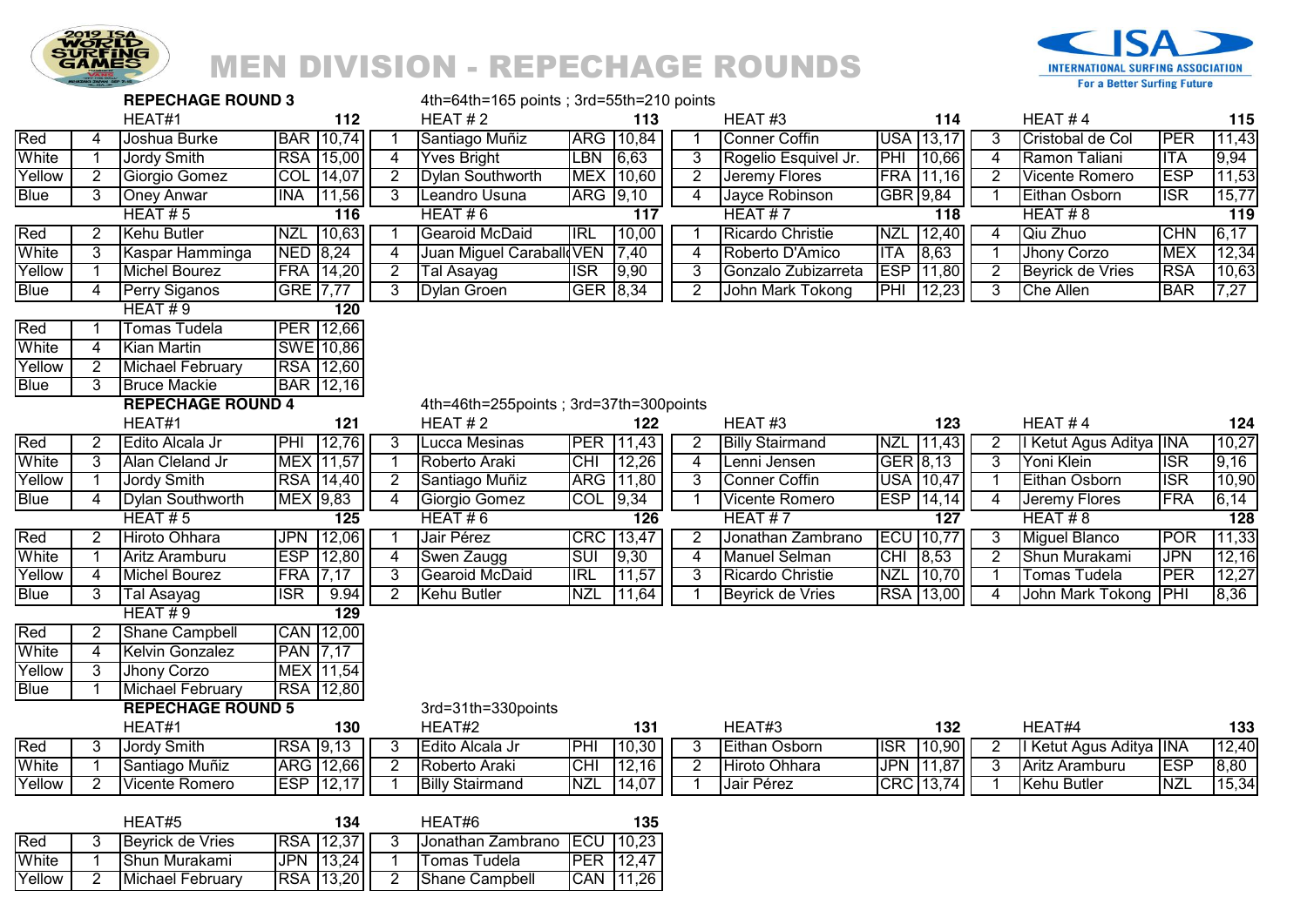

# MEN DIVISION - REPECHAGE ROUNDS



|             |                | <b>REPECHAGE ROUND 6</b>  |                     |                | 3rd=25th=360points                     |            |           |                |                               |                           |              |                    |            |       |
|-------------|----------------|---------------------------|---------------------|----------------|----------------------------------------|------------|-----------|----------------|-------------------------------|---------------------------|--------------|--------------------|------------|-------|
|             |                | HEAT#1                    | 136                 |                | HEAT#2                                 |            | 137       |                | HEAT#3                        | 138                       |              | HEAT#4             |            | 139   |
| Red         | 3              | <b>Peter Devries</b>      | CAN 10,53           | 3              | Ryan Callinan                          | <b>AUS</b> | 12,94     | -1             | Jay Quinn                     | GBR 13,40                 | 3            | <b>Bryan Perez</b> | <b>ESA</b> | 9,53  |
| White       |                | Santiago Muñiz            | ARG 15,00           | $\mathbf{1}$   | <b>Billy Stairmand</b>                 | <b>NZL</b> | 14,33     | 3              | Jair Pérez                    | CRC 11,43                 | 2            | <b>Kehu Butler</b> | <b>NZL</b> | 12,53 |
| Yellow      | $\overline{2}$ | Roberto Araki             | <b>CHI</b><br>10,93 | $\overline{2}$ | Vicente Romero                         | <b>ESP</b> | 13,53     | $\overline{2}$ | I Ketut Agus Aditya           | 12,30<br><b>INA</b>       | $\mathbf{1}$ | Hiroto Ohhara      | <b>JPN</b> | 14,17 |
|             |                |                           |                     |                |                                        |            |           |                |                               |                           |              |                    |            |       |
|             |                | HEAT#5                    | 140                 |                | HEAT#6                                 |            | 141       |                |                               |                           |              |                    |            |       |
| Red         | 3              | <b>Israel Barona</b>      | <b>ECU</b> 8,97     |                | Cody Young                             | CAN        | 12,00     |                |                               |                           |              |                    |            |       |
| White       | $\mathbf 1$    | Shun Murakami             | JPN<br>11,60        | 3              | <b>Tomas Tudela</b>                    | $PER$ 9,63 |           |                |                               |                           |              |                    |            |       |
| Yellow      | 2              | Shane Campbell            | CAN 10,73           | $\overline{2}$ | Michael February                       |            | RSA 11,84 |                |                               |                           |              |                    |            |       |
|             |                |                           |                     |                |                                        |            |           |                |                               |                           |              |                    |            |       |
|             |                | <b>REPECHAGE ROUND 7</b>  |                     |                | 4th=22th=375points; 3rd=19th=390points |            |           |                |                               |                           |              |                    |            |       |
|             |                | HEAT#1                    | 142                 |                | HEAT#2                                 |            | 143       |                | HEAT#3                        | 144                       |              |                    |            |       |
| Red         | 2              | Santiago Muñiz            | ARG 12,23           | $\overline{2}$ | Shun Murakami                          | <b>JPN</b> | 11,33     | -1             | Hiroto Ohhara                 | 12,57<br><b>JPN</b>       |              |                    |            |       |
| White       | -1             | Vicente Romero            | <b>ESP</b><br>14,44 | $\overline{4}$ | Michael February                       | RSA 9,80   |           | 4              | I Ketut Agus Aditya           | <b>INA</b><br>7,43        |              |                    |            |       |
| Yellow      | $\overline{4}$ | Jay Quinn                 | GBR 10,50           | $\mathbf{1}$   | <b>Billy Stairmand</b>                 | <b>NZL</b> | 14,67     | $\overline{2}$ | Cody Young                    | CAN 12,10                 |              |                    |            |       |
| Blue        | 3              | <b>Kehu Butler</b>        | <b>NZL</b><br>11,34 | 3              | Roberto Araki                          | CHI        | 10,24     | 3              | Shane Campbell                | CAN 9,60                  |              |                    |            |       |
|             |                | <b>REPECHAGE ROUND 8</b>  |                     |                | 4th=16th=413points; 3rd=13th=450points |            |           |                |                               |                           |              |                    |            |       |
|             |                | HEAT#1                    | 145                 |                | HEAT#2                                 |            | 146       |                | HEAT#3                        | 147                       |              |                    |            |       |
| Red         | -1             | Carlos Munoz              | CRC 13,54           | $\overline{2}$ | <b>Rio Waida</b>                       | <b>INA</b> | 13,83     | $\overline{2}$ | <b>Filipe Toledo</b>          | <b>BRA</b> 11,00          |              |                    |            |       |
| White       | 3              | Leon Glatzer              | GER 12,70           | 3              | Kanoa Igarashi                         | <b>JPN</b> | 12,90     | 3              | Angelo Bonomelli              | $\overline{ITA}$<br>10,77 |              |                    |            |       |
| Yellow      | $\overline{4}$ | Vicente Romero            | <b>ESP</b><br>12,33 | 1              | Hiroto Ohhara                          | <b>JPN</b> | 15,50     | $\mathbf 1$    | <b>Billy Stairmand</b>        | <b>NZL</b><br>12,84       |              |                    |            |       |
| <b>Blue</b> | $\overline{2}$ | Shun Murakami             | <b>JPN</b><br>13,16 | 4              | Santiago Muñiz                         | ARG        | 10,00     | $\overline{4}$ | Cody Young                    | CAN 6,00                  |              |                    |            |       |
|             |                | <b>REPECHAGE ROUND 9</b>  |                     |                | 3rd=11th=475points                     |            |           |                |                               |                           |              |                    |            |       |
|             |                | HEAT#1                    | 148                 |                | HEAT#2                                 |            | 149       |                |                               |                           |              |                    |            |       |
| Red         | 3              | Carlos Munoz              | CRC 11,16           | $\overline{2}$ | Shun Murakami                          | <b>JPN</b> | 14,17     |                |                               |                           |              |                    |            |       |
| White       | -1             | Rio Waida                 | 12,66<br><b>INA</b> | 3              | Hiroto Ohhara                          | <b>JPN</b> | 10,37     |                |                               |                           |              |                    |            |       |
| Yellow      | $\overline{2}$ | <b>Billy Stairmand</b>    | <b>NZL</b><br>12,10 |                | Filipe Toledo                          | <b>BRA</b> | 16,96     |                |                               |                           |              |                    |            |       |
|             |                | <b>REPECHAGE ROUND 10</b> |                     |                | 3rd=9th=500                            |            |           |                |                               |                           |              |                    |            |       |
|             |                | HEAT#1                    | 150                 |                | HEAT#2                                 |            | 151       |                |                               |                           |              |                    |            |       |
| Red         | 2              | <b>Frederico Morais</b>   | POR 11,67           | 1              | Ramzi Boukhiam                         |            | MAR 12,97 |                |                               |                           |              |                    |            |       |
| White       | 3              | Rio Waida                 | <b>INA</b><br>11,64 | 3              | Filipe Toledo                          | BRA ns     |           |                |                               |                           |              |                    |            |       |
| Yellow      | -1             | Shun Murakami             | <b>JPN</b><br>14,13 | $\overline{2}$ | <b>Billy Stairmand</b>                 | <b>NZL</b> | 12,10     |                |                               |                           |              |                    |            |       |
|             |                | <b>REPECHAGE ROUND 11</b> |                     |                | 4th=8th=528points                      |            |           |                | <b>FINAL REPERCHARGE (12)</b> |                           |              | 4th=6th=583points  |            |       |
|             |                | HEAT#1                    | 152                 |                | 3rd=7th=555points                      |            |           |                |                               | 153                       |              | 3rd=5th=610points  |            |       |
| Red         | $\overline{2}$ | Shun Murakami             | <b>JPN</b><br>12,57 |                |                                        |            |           | 3              | <b>Kelly Slater</b>           | USA 13,10                 |              |                    |            |       |
| White       | $\overline{4}$ | <b>Billy Stairmand</b>    | <b>NZL</b><br>11,17 |                |                                        |            |           | $\mathbf 1$    | Italo Ferreira                | <b>BRA</b> 14,70          |              |                    |            |       |
| Yellow      |                | Ramzi Boukhiam            | MAR 13,64           |                |                                        |            |           | 4              | Ramzi Boukhiam                | MAR 11,63                 |              |                    |            |       |
| Blue        | 3              | <b>Frederico Morais</b>   | POR 12,53           |                |                                        |            |           | $\overline{2}$ | Shun Murakami                 | JPN 14,67                 |              |                    |            |       |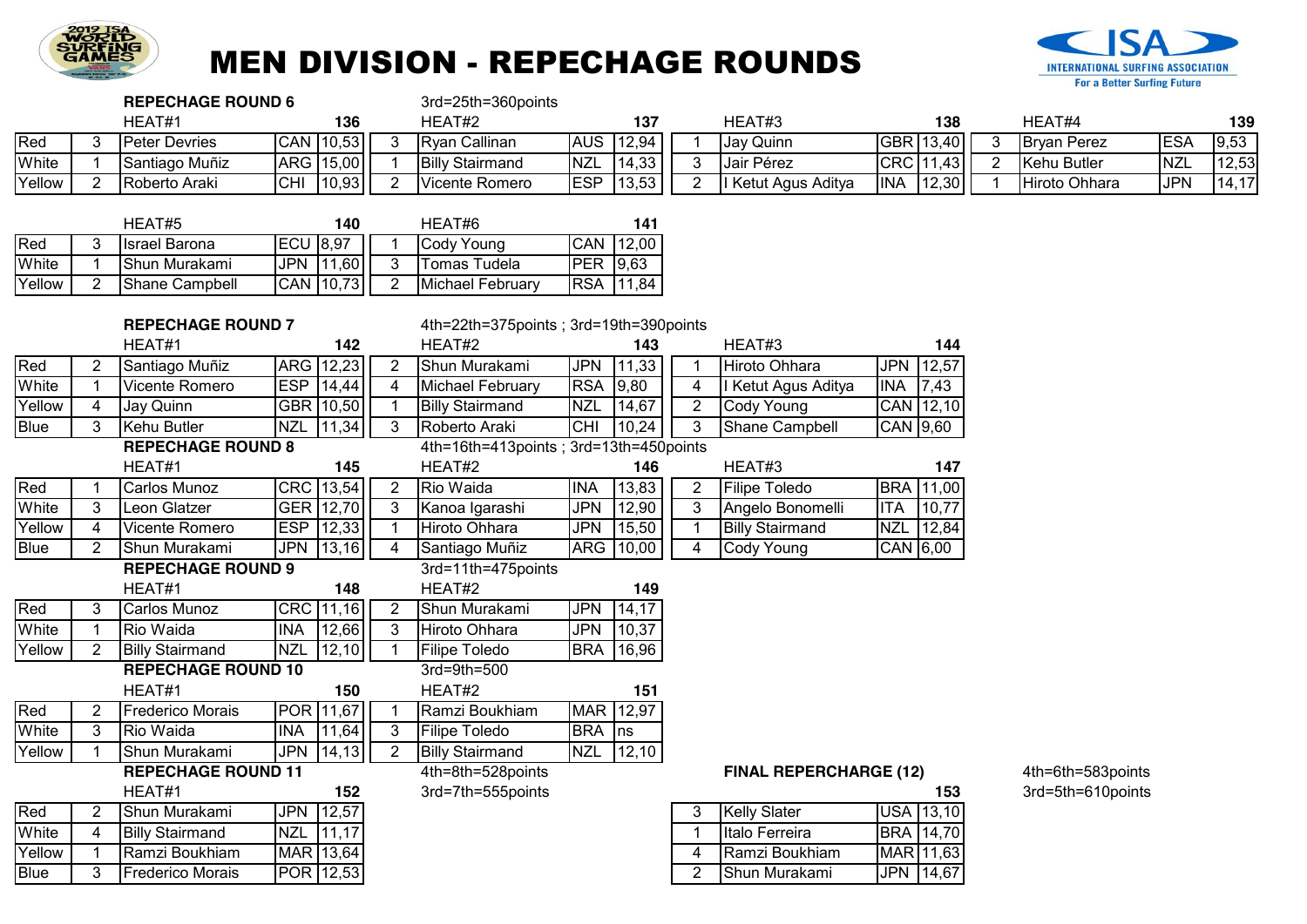#### WOMEN INDIVIDUAL PLACES WOMEN INDIVIDUAL PLACES

| <b>Place</b>          | <b>Name</b>                      | <b>NGB</b>               | <b>Point</b>     | <b>Place</b>    | <b>Name</b>                                    | <b>NGB</b>              | Point            |
|-----------------------|----------------------------------|--------------------------|------------------|-----------------|------------------------------------------------|-------------------------|------------------|
| 1                     | Sofia Mulanovich                 | <b>PER</b>               | 1000             | 65              | Lin Shanshan                                   | <b>CHN</b>              | 160              |
| $\overline{2}$        | Silvana Lima                     | <b>BRA</b>               | 860              | 65              | <b>Ayesha Garvey</b>                           | IRL                     | 160              |
| 3                     | <b>Bianca Buitendag</b>          | <b>RSA</b>               | 730              | 65              | Advah Bar Sade                                 | <b>ISR</b>              | 160              |
| 4                     | Carissa Moore                    | <b>USA</b>               | 670              | 65              | Nala Lee                                       | <b>KOR</b>              | 160              |
| 5                     | Tatiana Weston-Webb              | <b>BRA</b>               | 610              | 65              | Madison Polina Malizia                         | <b>RUS</b>              | 160              |
| 6                     | <b>Sally Fitzgibbons</b>         | AUS                      | 583              | 65              | Mirna Boelsma                                  | NED                     | 160              |
| 7                     | Stephanie Gilmore                | AUS                      | 555              | 65              | Guro Aanestad                                  | <b>NOR</b>              | 160              |
| $\overline{8}$        | <b>Brisa Hennessy</b>            | <b>CRC</b>               | 528              | 65              | <b>Rachel Mead</b>                             | SUI                     | 160              |
| पु                    | <b>Anat Lelior</b>               | $\overline{\text{lsR}}$  | 500              | 65              | Alison Bowman                                  | gum                     | 160              |
| 9                     | <b>Caroline Marks</b>            | <b>USA</b>               | 500              | 65              | Regina Pioli                                   | <b>MEX</b>              | 160              |
| 11                    | <b>Courtney Conlogue</b>         | <b>USA</b>               | 475              | 65              | Ni Kadek Diah Rahayu Dewi                      | <b>INA</b>              | 160              |
| 11                    | Nikki van Dijk                   | AUS                      | 475              | 65              | <b>Kitty Brewer</b>                            | <b>GBR</b>              | 160              |
| $\overline{13}$       | Nadia Erostarbe                  | $\overline{\text{ESP}}$  | 450              | 65              | <b>Ellie Turner</b>                            | $\overline{\text{GBR}}$ | 160              |
| 13                    | Eveline Hooft                    | <b>NED</b><br><b>ESP</b> | 450<br>425       | 65              | Ana Mae Alipayo                                | PHI<br>TPE              | 160              |
| 15<br>$\overline{15}$ | Leticia Caneles<br>Shino Matsuda | JPN                      | 425              | 65<br>65        | Chang, Yen-Tzu                                 | IRL                     | 160<br>160       |
| $\overline{17}$       | Chelsea Tuach                    | <b>BAR</b>               | 400              | 81              | <b>Grace Doyle</b><br><b>Millie Kristensen</b> | <b>DEN</b>              | $\overline{128}$ |
| 17                    | Leilani McGonagle                | CRC                      | 400              | 81              | Aleyna Hadimoglu                               | <b>TUR</b>              | 128              |
| $\overline{17}$       | Vahiné Fierro                    | <b>FRA</b>               | 400              | 81              | Anne Sofie Borregaard Andersen                 | DEN                     | 128              |
| $\overline{17}$       | <b>Rachel Presti</b>             | GER                      | 400              | $\overline{81}$ | <b>Huang Yingying</b>                          | CHN                     | 128              |
| $\overline{21}$       | Ornella Pellizzari               | ARG                      | 380              | $\overline{81}$ | Anna Chudnenko                                 | <b>RUS</b>              | $\overline{128}$ |
| $\overline{21}$       | Sarah Baum                       | <b>RSA</b>               | 380              | 81              | Dominga Valdes                                 | NED                     | 128              |
| 21                    | Mahina Maeda                     | JPN                      | 380              | 81              | Kim Bennett                                    | FIJ                     | 128              |
| $\overline{21}$       | Anali Gomez                      | <b>PER</b>               | 380              | 81              | <b>Irie Fitzgerald</b>                         | <b>GUM</b>              | 128              |
| 25                    | Daniella Rosas                   | <b>PER</b>               | 360              | 81              | Chung, Yun-Jung                                | TPE                     | 128              |
| 25                    | Tainá Hinckel                    | <b>BRA</b>               | 360              | 81              | Shauna Ward                                    | IRL                     | 128              |
| 25                    | Johanne Defay                    | <b>FRA</b>               | 360              | 81              | Angelika Timanina                              | <b>RUS</b>              | 128              |
| 25                    | Mathea Olin                      | CAN                      | 360              | 81              | Emmy Louise Wilen                              | <b>SWE</b>              | $\overline{128}$ |
| 29                    | Ella Williams                    | <b>NZL</b>               | 340              | 81              | Soojeong Lim                                   | <b>KOR</b>              | 128              |
| 29                    | <b>Cannelle Bulard</b>           | <b>FRA</b>               | 340              | 81              | Imane Signate                                  | <b>SEN</b>              | 128              |
| 29                    | Zoe Steyn                        | <b>RSA</b>               | 340              | 81              | Sun Jie                                        | CHN                     | 128              |
| 29                    | Carol Henrique                   | $\overline{\text{POR}}$  | 340              | $\overline{81}$ | Ingrid Jonassen                                | <b>NOR</b>              | 128              |
| 33                    | Lorena Fica                      | СHI                      | 320              | 97              | Chen, Chi-Chieh                                | <b>TPE</b>              | 96               |
| 33                    | Raiha Ensor                      | nzl                      | 320              | 97              | Angel'Lea Aguilar                              | PHI                     | 96               |
| 33                    | Tia Blanco                       | <b>PUR</b>               | 320              | 97              | Kayla Wakeham                                  | FIJ                     | 96               |
| 33                    | Teresa Bonvalot                  | <b>POR</b>               | 320              | 97              | <b>Kristine Tofte</b>                          | NOR                     | 96               |
| 33                    | Dominic Barona                   | ECU                      | 320              | 97              | Jee Eun Kim                                    | KOR                     | 96               |
| 33                    | Paige Hareb                      | <b>NZL</b>               | $\overline{320}$ | 97              | Sanna Horvallius                               | <b>SWE</b>              | 96               |
| 33                    | <b>Bethany Zelasko</b>           | CAN                      | 320              | 97              | Marianne Moller Jensen                         | DEN                     | 96               |
| 33                    | Peony Knight                     | $\overline{\text{GBR}}$  | 320              |                 |                                                |                         |                  |
| 41                    | Claire Bevilacqua                | ITA                      | 280              |                 |                                                |                         |                  |
| 41<br>41              | Noah Klapp<br>Sara Wakita        | GER<br>JPN               | 280<br>280       |                 |                                                |                         |                  |
| 41                    | <b>Emily Gussoni</b>             | ITA                      | 280              |                 |                                                |                         |                  |
| 41                    | Yolanda Hopkins                  | <b>POR</b>               | 280              |                 |                                                |                         |                  |
| 41                    | Josefina Ane                     | ARG                      | 280              |                 |                                                |                         |                  |
| 41                    | Ariane Ochoa                     | $\mathsf{ESP}$           | 280              |                 |                                                |                         |                  |
| 41                    | Isabella Gomez                   | COL                      | 280              |                 |                                                |                         |                  |
| 49                    | Paige Alms                       | CAN                      | 240              |                 |                                                |                         |                  |
| 49                    | Fanny Bühlmann                   | डणा                      | 240              |                 |                                                |                         |                  |
| 49                    | Lucía Indurain                   | ARG                      | 240              |                 |                                                |                         |                  |
| 49                    | Daisy Valdez                     | PHI                      | 240              |                 |                                                |                         |                  |
| 49                    | Giada Legati                     | ITA                      | 240              |                 |                                                |                         |                  |
| 49                    | Taina Angel Izquierdo            | ina                      | 240              |                 |                                                |                         |                  |
| 49                    | Eva Woodland                     | $\overline{\text{CRC}}$  | 240              |                 |                                                |                         |                  |
| 49                    | Jessica Anderson                 | CHI                      | 240              |                 |                                                |                         |                  |
| 57                    | Leila Takeda                     | <b>MEX</b>               | 200              |                 |                                                |                         |                  |
| 57                    | Annissa Tita Flynn               | THA                      | 200              |                 |                                                |                         |                  |
| 57                    | June Erostarbe                   | ऽण                       | 200              |                 |                                                |                         |                  |
| 57                    | Hannah Bennett                   | FIJ                      | 200              |                 |                                                |                         |                  |
| 57                    | Dhea Natasya Novitasari          | ina                      | 200              |                 |                                                |                         |                  |
| 57                    | <b>Shelby Detmers</b>            | MEX                      | 200              |                 |                                                |                         |                  |
| 57                    | Frankie Harrer                   | GER                      | 200              |                 |                                                |                         |                  |
| 57                    | Paloma Santos                    | CHI                      | 200              |                 |                                                |                         |                  |

| <b>Place</b>    | Name                           | <b>NGB</b>              | Point |
|-----------------|--------------------------------|-------------------------|-------|
| 65              | Lin Shanshan                   | <b>CHN</b>              | 160   |
| 65              | Ayesha Garvey                  | <b>IRL</b>              | 160   |
| 65              | <b>Advah Bar Sade</b>          | $\overline{\text{ISR}}$ | 160   |
| 65              | Nala Lee                       | <b>KOR</b>              | 160   |
| 65              | Madison Polina Malizia         | RUS                     | 160   |
| 65              | Mirna Boelsma                  | <b>NED</b>              | 160   |
| 65              | Guro Aanestad                  | <b>NOR</b>              | 160   |
| 65              | <b>Rachel Mead</b>             | $\overline{\text{SUI}}$ | 160   |
| 65              | <b>Alison Bowman</b>           | <b>GUM</b>              | 160   |
| 65              | Regina Pioli                   | <b>MEX</b>              | 160   |
| 65              | Ni Kadek Diah Rahayu Dewi      | <b>INA</b>              | 160   |
| 65              | <b>Kitty Brewer</b>            | <b>GBR</b>              | 160   |
| 65              | <b>Ellie Turner</b>            | <b>GBR</b>              | 160   |
| 65              | Ana Mae Alipayo                | PHI                     | 160   |
| 65              | Chang, Yen-Tzu                 | <b>TPE</b>              | 160   |
| 65              | <b>Grace Doyle</b>             | $\overline{\text{IRL}}$ | 160   |
| $\overline{81}$ | <b>Millie Kristensen</b>       | <b>DEN</b>              | 128   |
| $\overline{81}$ | Aleyna Hadimoglu               | <b>TUR</b>              | 128   |
| $\overline{81}$ | Anne Sofie Borregaard Andersen | <b>DEN</b>              | 128   |
| 81              | <b>Huang Yingying</b>          | <b>CHN</b>              | 128   |
| $\overline{81}$ | Anna Chudnenko                 | <b>RUS</b>              | 128   |
| 81              | Dominga Valdes                 | <b>NED</b>              | 128   |
| $\overline{81}$ | Kim Bennett                    | <b>FIJ</b>              | 128   |
| 81              | <b>Irie Fitzgerald</b>         | <b>GUM</b>              | 128   |
| 81              | Chung, Yun-Jung                | <b>TPE</b>              | 128   |
| $\overline{81}$ | Shauna Ward                    | <b>IRL</b>              | 128   |
| $\overline{81}$ | Angelika Timanina              | RUS                     | 128   |
| $\overline{81}$ | <b>Emmy Louise Wilen</b>       | <b>SWE</b>              | 128   |
| 81              | Soojeong Lim                   | <b>KOR</b>              | 128   |
| $\overline{81}$ | Imane Signate                  | <b>SEN</b>              | 128   |
| 81              | Sun Jie                        | <b>CHN</b>              | 128   |
| 81              | Ingrid Jonassen                | <b>NOR</b>              | 128   |
| $\overline{97}$ | Chen, Chi-Chieh                | <b>TPE</b>              | 96    |
| $\overline{97}$ | Angel'Lea Aguilar              | PHI                     | 96    |
| 97              | Kayla Wakeham                  | FIJ                     | 96    |
| 97              | <b>Kristine Tofte</b>          | <b>NOR</b>              | 96    |
| $\overline{97}$ | Jee Eun Kim                    | <b>KOR</b>              | 96    |
| 97              | Sanna Horvallius               |                         |       |
| 97              | Marianne Moller Jensen         |                         | 96    |
|                 |                                | <b>SWE</b><br>DEN       | 96    |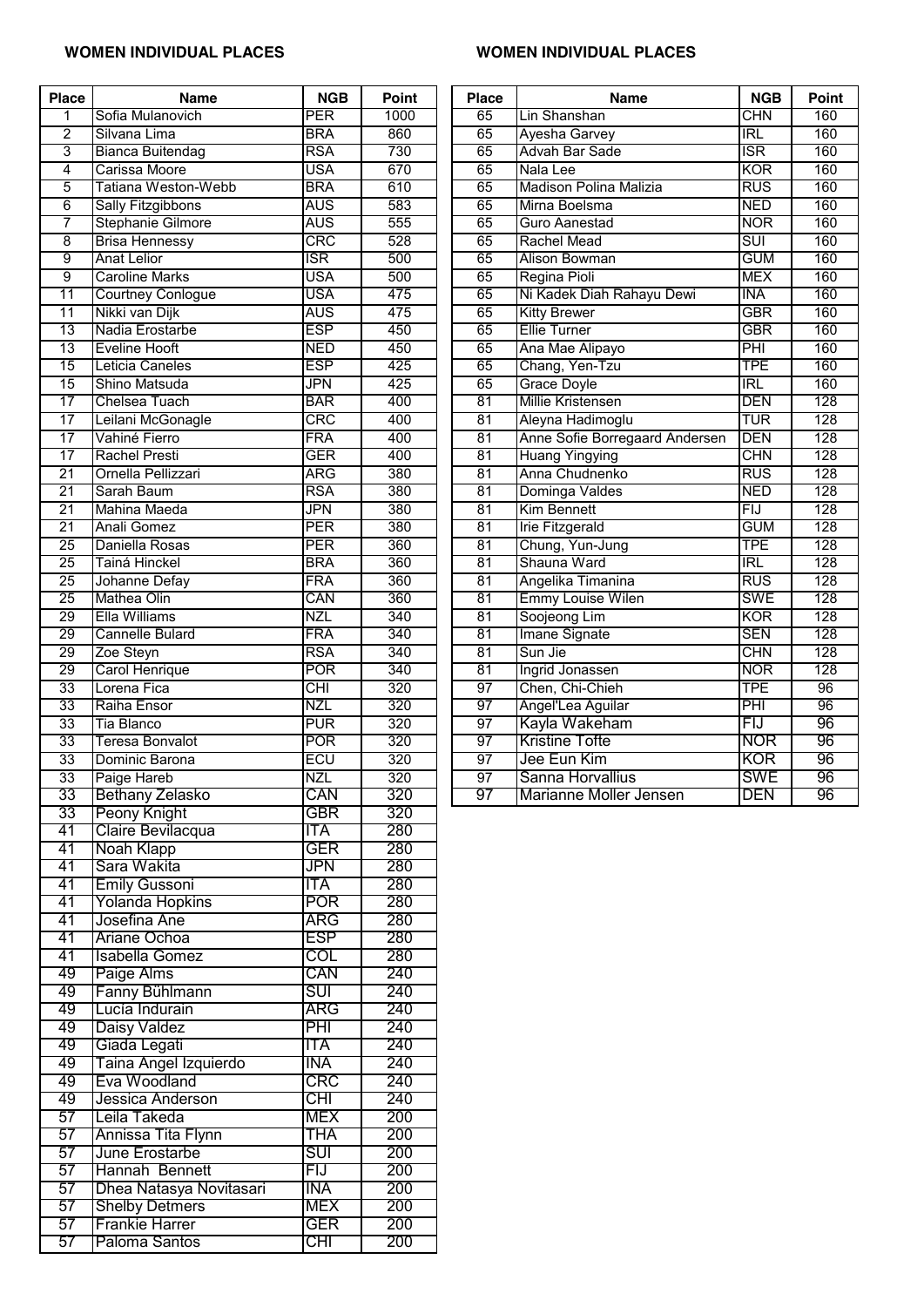

### **WOMEN DIVISION - MAIN EVENT ROUNDS**



|             |                      | HEAT#1                 |            | -1        |                      | HEAT#2                     |            | $\mathbf{2}$ |                         | HEAT#3                 |            | 3              |                | HEAT#4                |            | 4     |
|-------------|----------------------|------------------------|------------|-----------|----------------------|----------------------------|------------|--------------|-------------------------|------------------------|------------|----------------|----------------|-----------------------|------------|-------|
| Red         |                      | Shino Matsuda          | <b>JPN</b> | 9,37      | $\overline{2}$       | Paige Alms                 | CAN        | 9,37         | 2                       | Leticia Caneles        | <b>ESP</b> | 7,31           |                | Sofia Mulanovich      | <b>PER</b> | 16,77 |
| White       | 3                    | Grace Doyle            | <b>IRL</b> | 2,43      | $\mathbf 1$          | Leilani McGonagle          | <b>CRC</b> | 10,93        | $\mathbf 1$             | Claire Bevilacqua      | <b>ITA</b> | 10,00          | 3              | Leila Takeda          | <b>MEX</b> | 3,90  |
| Yellow      | $\overline{2}$       | Fanny Bühlmann         | SUI        | 2,57      | 4                    | Marianne Moller Jensen     | <b>DEN</b> | 0,67         | $\mathbf{3}$            | Chang, Yen-Tzu         | <b>TPE</b> | 3,06           | 2              | Sun Jie               | <b>CHN</b> | 5,04  |
| Blue        |                      |                        |            |           | 3                    | Ingrid Jonassen            | <b>NOR</b> | 2,47         |                         |                        |            |                |                |                       |            |       |
|             |                      | HEAT#5                 |            | 5         |                      | HEAT#6                     |            | 6            |                         | HEAT#7                 |            | $\overline{7}$ |                | HEAT#8                |            | 8     |
| Red         | 1                    | Nikki van Dijk         | <b>AUS</b> | 9,40      | 4                    | Raiha Ensor                | <b>NZL</b> | 7,30         | $\overline{2}$          | Ornella Pellizzari     | <b>ARG</b> | 8,50           | $\overline{2}$ | Sarah Baum            | <b>RSA</b> | 10,66 |
| White       | $\overline{2}$       | Ana Mae Alipayo        | PHI        | 5,30      | $\mathbf{1}$         | Ellie Turner               | <b>GBR</b> | 12,00        | $\mathbf{1}$            | Lorena Fica            | CHI        | 10,47          | $\mathbf{1}$   | Noah Klapp            | <b>GER</b> | 13,50 |
| Yellow      | 3                    | Sanna Horvallius       |            | SWE 3,50  | $\overline{2}$       | Chelsea Tuach              | <b>BAR</b> | 9,13         | 3                       | Soojeong Lim           | <b>KOR</b> | 2,57           | 3              | Imane Signate         | <b>SEN</b> | 2,43  |
| <b>Blue</b> |                      |                        |            |           | 3                    | Annissa Tita Flynn         | <b>THA</b> | 8,36         |                         |                        |            |                |                |                       |            |       |
|             |                      | HEAT#9                 |            | 9         |                      | <b>HEAT#10</b>             |            | 10           |                         | <b>HEAT#11</b>         |            | 11             |                | <b>HEAT#12</b>        |            | 12    |
| Red         | $\overline{2}$       | Bianca Buitendag       |            | RSA 9,67  | -1                   | Lucía Indurain             | <b>ARG</b> | 13,34        | $\overline{4}$          | Ella Williams          | <b>NZL</b> | 5,23           | $\mathbf 1$    | <b>Caroline Marks</b> | <b>USA</b> | 17,23 |
| White       |                      | Eveline Hooft          |            | NED 11,66 | $\overline{2}$       | Ni Kadek Diah Rahayu Dew   | <b>INA</b> | 5,60         | 3                       | <b>Kitty Brewer</b>    | <b>GBR</b> | 7,54           | $\overline{2}$ | Daisy Valdez          | PHI        | 5,03  |
| Yellow      | 3                    | Angelika Timanina      |            | RUS 2,10  | 3                    | Jee Eun Kim                | <b>KOR</b> | 3,74         | -1                      | Tainá Hinckel          | <b>BRA</b> | 8,50           | 3              | Emmy Louise Wilen     | <b>SWE</b> | 4,47  |
| Blue        |                      |                        |            |           |                      |                            |            |              | 2                       | Tia Blanco             | <b>PUR</b> | 8,30           |                |                       |            |       |
|             |                      | HEAT#13                |            | 13        |                      | <b>HEAT #14</b>            |            | 14           |                         | HEAT#15                |            | 15             |                | <b>HEAT#16</b>        |            | 16    |
| Red         |                      | Daniella Rosas         | <b>PER</b> | 7,67      |                      | Cannelle Bulard            | <b>FRA</b> | 14, 17       | -1                      | <b>Teresa Bonvalot</b> | <b>POR</b> | 13,50          |                | Sara Wakita           | <b>JPN</b> | 12,43 |
| White       | 3                    | Regina Pioli           | <b>MEX</b> | 4,20      | $\overline{2}$       | Emily Gussoni              | <b>ITA</b> | 11,17        | $\overline{2}$          | <b>Brisa Hennessy</b>  | <b>CRC</b> | 7,97           | 3              | Shauna Ward           | <b>IRL</b> | 4,77  |
| Yellow      | $\overline{2}$       | Hannah Bennett         | <b>FIJ</b> | 4,73      | 3                    | Chung, Yun-Jung            | <b>TPE</b> | 4,50         | $\mathbf{3}$            | Alison Bowman          | <b>GUM</b> | 2,37           | $\overline{2}$ | June Erostarbe        | SUI        | 7,44  |
| <b>Blue</b> |                      |                        |            |           |                      |                            |            |              | $\overline{4}$          | Kristine Tofte         | <b>NOR</b> | 2,37           |                |                       |            |       |
|             |                      | <b>HEAT#17</b>         |            | 17        |                      | <b>HEAT#18</b>             |            | 18           |                         | <b>HEAT#19</b>         |            | 19             |                | <b>HEAT#20</b>        |            | 20    |
| Red         |                      | Johanne Defay          | <b>FRA</b> | 10,80     | $\blacktriangleleft$ | Vahiné Fierro              | <b>FRA</b> | 12,53        | $\overline{\mathbf{1}}$ | Carol Henrique         | <b>POR</b> | 11,07          |                | Mahina Maeda          | <b>JPN</b> | 12,67 |
| White       | $\overline{2}$       | <b>Shelby Detmers</b>  | <b>MEX</b> | 6,56      | $\overline{2}$       | Giada Legati               | <b>ITA</b> | 8,23         | 2                       | Yolanda Hopkins        | <b>POR</b> | 10,16          | 2              | Dominic Barona        | ECU        | 10,80 |
| Yellow      | 3                    | Kim Bennett            | <b>FIJ</b> | 4,66      | 3                    | Kayla Wakeham              | <b>FIJ</b> | 3,20         | 3                       | Irie Fitzgerald        | <b>GUM</b> | 6,17           | 3              | Rachel Mead           | SUI        | 5,17  |
| <b>Blue</b> |                      |                        |            |           |                      |                            |            |              | $\overline{4}$          | Guro Aanestad          | <b>NOR</b> | 3,60           |                |                       |            |       |
|             |                      | <b>HEAT#21</b>         |            | 21        |                      | <b>HEAT#22</b>             |            | 22           |                         | <b>HEAT#23</b>         |            | 23             |                | <b>HEAT#24</b>        |            | 24    |
| Red         |                      | Courtney Conlogue      |            | USA 11,90 | 2                    | Josefina Ane               | <b>ARG</b> | 9,34         | $\overline{2}$          | Paige Hareb            | <b>NZL</b> | 11,00          | $\mathbf{1}$   | Carissa Moore         | <b>USA</b> | 17,06 |
| White       | $\overline{2}$       | Mirna Boelsma          | <b>NED</b> | 6,93      | 3                    | Dhea Natasya Novitasari    | <b>INA</b> | 7,37         | 3                       | Taina Angel Izquierdo  | <b>INA</b> | 7,50           | 3              | Dominga Valdes        | <b>NED</b> | 4,60  |
| Yellow      | 3                    | Madison Polina Malizia |            | RUS 6,13  |                      | Tatiana Weston-Webb        | <b>BRA</b> | 14,67        | $\overline{\mathbf{1}}$ | Silvana Lima           | <b>BRA</b> | 12,50          | $\overline{2}$ | Anna Chudnenko        | <b>RUS</b> | 6,70  |
| <b>Blue</b> |                      |                        |            |           |                      |                            |            |              |                         |                        |            |                |                |                       |            |       |
|             |                      | HEAT#25                |            | 25        |                      | <b>HEAT#26</b>             |            | 26           |                         | HEAT#27                |            | 27             |                | <b>HEAT#28</b>        |            | 28    |
| Red         | -1                   | Sally Fitzgibbons      | AUS        | 14,00     | $\overline{2}$       | Bethany Zelasko            | CAN        | 9,03         | $\overline{\mathbf{1}}$ | Ariane Ochoa           | <b>ESP</b> | 8,73           | $\mathbf{1}$   | Zoe Steyn             | <b>RSA</b> | 10,77 |
| White       | 3                    | Angel'Lea Aguilar      | PHI        | 3,40      | 1                    | Peony Knight               | <b>GBR</b> | 12,47        | 2                       | Jessica Anderson       | CHI        | 7,40           | $\overline{2}$ | Frankie Harrer        | <b>GER</b> | 7,90  |
| Yellow      | $\mathbf{2}^{\circ}$ | Advah Bar Sade         | <b>ISR</b> | 6,20      | $\overline{4}$       | ne Sofie Borregaard Anders | <b>DEN</b> | 2,06         | 3                       | Nala Lee               | <b>KOR</b> | 6,70           | 3              | Huang Yingying        | <b>CHN</b> | 4,56  |
| <b>Blue</b> |                      |                        |            |           | 3                    | Isabella Gomez             | COL        | 5,33         |                         |                        |            |                |                |                       |            |       |
|             |                      | <b>HEAT#29</b>         |            | 29        |                      | <b>HEAT#30</b>             |            | 30           |                         | <b>HEAT#31</b>         |            | 31             |                | <b>HEAT#32</b>        |            | 32    |
| Red         |                      | Stephanie Gilmore      | <b>AUS</b> | 13,73     | $\mathbf 1$          | Mathea Olin                | CAN        | 14,30        | -1                      | Nadia Erostarbe        | <b>ESP</b> | 10,93          | $\overline{2}$ | Anali Gomez           | <b>PER</b> | 11,53 |
| White       | 3                    | Ayesha Garvey          | <b>IRL</b> | 2,83      | $\overline{2}$       | Eva Woodland               | <b>CRC</b> | 9,97         | $\overline{2}$          | Paloma Santos          | CHI        | 6,84           | $\mathbf{1}$   | Rachel Presti         | <b>GER</b> | 11,60 |
| Yellow      | $\overline{2}$       | <b>Anat Lilior</b>     | <b>ISR</b> | 9,90      | $\overline{4}$       | Millie Kristensen          | <b>DEN</b> | 2,00         | 3                       | Chen, Chi-Chieh        | <b>TPE</b> | 3,26           | 3              | Lin Shanshan          | <b>CHN</b> | 4,57  |
| Blue        |                      |                        |            |           | 3                    | Aleyna Hadimoglu           | <b>TUR</b> | 2,07         |                         |                        |            |                |                |                       |            |       |
|             |                      |                        |            |           |                      |                            |            |              |                         |                        |            |                |                |                       |            |       |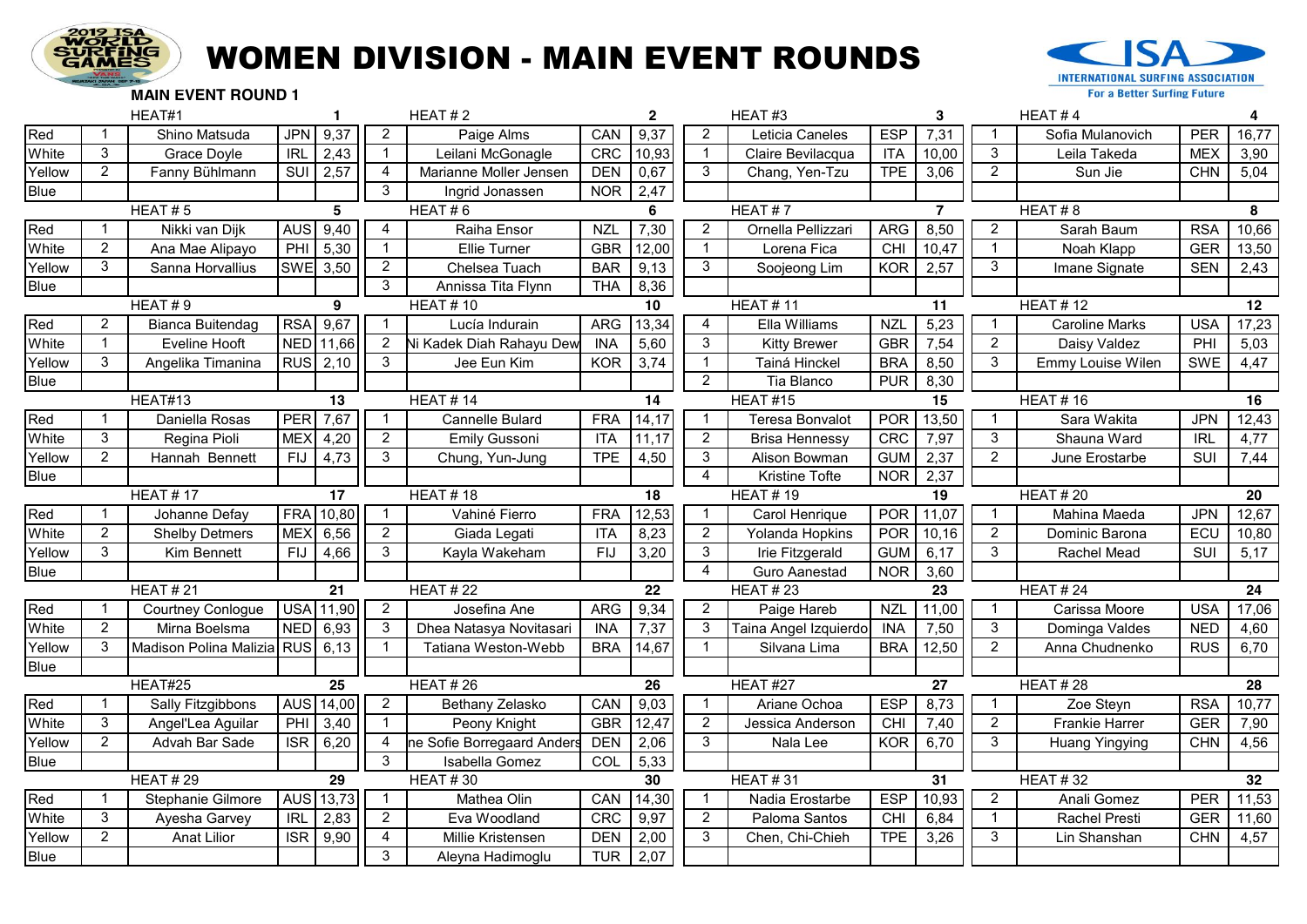

# **WOMEN DIVISION - MAIN EVENT ROUNDS**



|             |                | HEAT # 1                  | 33                   |                        | HEAT#2                    |            | 34    |                         | HEAT#3                   |            | 35    |                | HEAT#4                    |            | 36    |
|-------------|----------------|---------------------------|----------------------|------------------------|---------------------------|------------|-------|-------------------------|--------------------------|------------|-------|----------------|---------------------------|------------|-------|
| Red         |                | Shino Matsuda             | <b>JPN</b><br>11,93  | $\overline{2}$         | Leilani McGonagle         | <b>CRC</b> | 9,13  |                         | Nikki van Dijk           | <b>AUS</b> | 16,33 | 3              | <b>Ellie Turner</b>       | <b>GBR</b> | 8,96  |
| White       | 3              | Paige Alms                | CAN 6,17             | 4                      | Fanny Bühlmann            | SUI        | 3,17  |                         | Chelsea Tuach            | <b>BAR</b> | 10,50 | 4              | Ana Mae Alipayo           | PHI        | 5,73  |
| Yellow      | $\overline{2}$ | Claire Bevilacqua         | <b>ITA</b><br>10,57  |                        | Sofia Mulanovich          | PER        | 10,43 | 4                       | Lorena Fica              | <b>CHI</b> | 7,23  | $\overline{2}$ | Noah Klapp                | GER        | 9,40  |
| <b>Blue</b> | 4              | Sun Jie                   | <b>CHN</b><br>4,30   | 3                      | Leticia Caneles           | <b>ESP</b> | 8,74  | 3                       | Sarah Baum               | <b>RSA</b> | 10,34 |                | <b>Ornella Pellizzari</b> | <b>ARG</b> | 9,64  |
|             |                | HEAT#5                    | 37                   |                        | HEAT#6                    |            | 38    |                         | HEAT#7                   |            | 39    |                | HEAT#8                    |            | 40    |
| Red         | 2              | Eveline Hooft             | NED 8,10             |                        | Lucía Indurain            | <b>ARG</b> | 8,30  |                         | Daniella Rosas           | PER        | 13,67 | 3              | Cannelle Bulard           | FRA        | 10,33 |
| White       | 4              | Ni Kadek Diah Rahay INA   | 4,93                 |                        | Bianca Buitendag          | <b>RSA</b> | 10,40 | $\overline{2}$          | Emily Gussoni            | <b>ITA</b> | 9,77  | 4              | Hannah Bennett            | FIJ        | 4,23  |
| Yellow      |                | Tainá Hinckel             | <b>BRA</b><br>9,17   |                        | <b>Caroline Marks</b>     | <b>USA</b> | 15,51 |                         | Teresa Bonvalot          | <b>POR</b> | 5,83  |                | Sara Wakita               | <b>JPN</b> | 12,57 |
| <b>Blue</b> | 3              | Daisy Valdez              | PHI<br>4,97          | 3                      | Tia Blanco                | PUR        | 9,60  | 4                       | June Erostarbe           | SUI        | 3,53  | $\overline{2}$ | <b>Brisa Hennessy</b>     | <b>CRC</b> | 11,76 |
|             |                | HEAT#9                    | 41                   |                        | <b>HEAT #10</b>           |            | 42    |                         | <b>HEAT #11</b>          |            | 43    |                | <b>HEAT #12</b>           |            | 44    |
| Red         |                | Johanne Defay             | FRA 11,60            | 2                      | Vahiné Fierro             | <b>FRA</b> | 8,50  | $\overline{2}$          | <b>Courtney Conlogue</b> | <b>USA</b> | 10,13 |                | Tatiana Weston-Webb BRA   |            | 12,90 |
| White       | 4              | Giada Legati              | <b>ITA</b><br>8,37   | Δ                      | <b>Shelby Detmers</b>     | <b>MEX</b> | 5,84  | 3                       | Josefina Ane             | <b>ARG</b> | 9,00  | 4              | Mirna Boelsma             | <b>NED</b> | 5,03  |
| Yellow      | 3              | Carol Henrique            | POR 8,56             |                        | Mahina Maeda              | <b>JPN</b> | 11,57 |                         | Silvana Lima             | <b>BRA</b> | 10,90 | 3              | Carissa Moore             | <b>USA</b> | 7,14  |
| <b>Blue</b> | $\overline{2}$ | Dominic Barona            | ECU <sub>10,97</sub> | 3                      | Yolanda Hopkins           | POR        | 7,87  | 4                       | Anna Chudnenko           | <b>RUS</b> | 3,03  | $\overline{2}$ | Paige Hareb               | NZL        | 9,50  |
|             |                | <b>HEAT#13</b>            | 45                   |                        | <b>HEAT #14</b>           |            | 46    |                         | <b>HEAT #15</b>          |            | 47    |                | <b>HEAT #16</b>           |            | 48    |
| Red         |                | Sally Fitzgibbons         | AUS 13,10            | $\overline{2}$         | Peony Knight              | <b>GBR</b> | 8,24  |                         | Stephanie Gilmore        | <b>AUS</b> | 14,33 | 3              | Mathea Olin               | <b>CAN</b> | 6,73  |
| White       | $\overline{2}$ | Bethany Zelasko           | CAN 11,06            | 3                      | Advah Bar Sade            | <b>ISR</b> | 6,30  | 4                       | Eva Woodland             | <b>CRC</b> | 6,86  | 2              | <b>Anat Lelior</b>        | <b>ISR</b> | 6,76  |
| Yellow      | 4              | Ariane Ochoa              | <b>ESP</b><br>7,20   |                        | Zoe Steyn                 | <b>RSA</b> | 8,34  |                         | Nadia Erostarbe          | <b>ESP</b> | 8,76  |                | Rachel Presti             | <b>GER</b> | 9,50  |
| <b>Blue</b> | 3              | <b>Frankie Harrer</b>     | GER 10,70            | $\boldsymbol{\Lambda}$ | Jessica Anderson          | <b>CHI</b> | 5,00  | 2                       | Anali Gomez              | <b>PER</b> | 11,76 | 4              | Paloma Santos             | <b>CHI</b> | 3,70  |
|             |                | <b>MAIN EVENT ROUND 3</b> |                      |                        |                           |            |       |                         |                          |            |       |                |                           |            |       |
|             |                | HEAT#1                    | 49                   |                        | HEAT#2                    |            | 50    |                         | HEAT#3                   |            | 51    |                | HEAT#4                    |            | 52    |
| Red         |                | Shino Matsuda             | 9,94<br><b>JPN</b>   | 2                      | Sofia Mulanovich          | <b>PER</b> | 8,83  | 3                       | Tainá Hinckel            | <b>BRA</b> | 8,37  |                | <b>Caroline Marks</b>     | <b>USA</b> | 17,16 |
| White       | 3              | Leilani McGonagle         | <b>CRC</b><br>8,97   | $\overline{4}$         | Claire Bevilacqua         | <b>ITA</b> | 6,34  |                         | Bianca Buitendag         | <b>RSA</b> | 10,53 | $\overline{2}$ | <b>Eveline Hooft</b>      | <b>NED</b> | 9,84  |
| Yellow      | $\overline{2}$ | Nikki van Dijk            | AUS 9,23             | 3                      | <b>Ornella Pellizzari</b> | <b>ARG</b> | 7,80  | $\overline{\mathbf{4}}$ | Daniella Rosas           | <b>PER</b> | 8,37  | 4              | Sara Wakita               | <b>JPN</b> | 7,50  |
| <b>Blue</b> | 4              | Noah Klapp                | GER 6,27             |                        | Chelsea Tuach             | <b>BAR</b> | 12,23 | $\overline{2}$          | <b>Brisa Hennessy</b>    | <b>CRC</b> | 8,97  | 3              | Emily Gussoni             | <b>ITA</b> | 7,73  |
|             |                | HEAT#5                    | 53                   |                        | HEAT#6                    |            | 54    |                         | HEAT#7                   |            | 55    |                | HEAT#8                    |            | 56    |
| Red         |                | Johanne Defay             | FRA 11,20            | 2                      | Mahina Maeda              | <b>JPN</b> | 12,87 | 3                       | Sally Fitzgibbons        | <b>AUS</b> | 10,76 | 3              | Zoe Steyn                 | <b>RSA</b> | 6,60  |
| White       | $\overline{2}$ | Vahiné Fierro             | FRA 11,24            | $\overline{4}$         | Dominic Barona            | ECU        | 2,40  | $\overline{4}$          | Peony Knight             | <b>GBR</b> | 9,04  | 4              | Bethany Zelasko           | CAN        | 6,50  |
| Yellow      |                | Silvana Lima              | BRA 11,63            |                        | Tatiana Weston-Webb       | <b>BRA</b> | 15,60 |                         | Stephanie Gilmore        | <b>AUS</b> | 14,13 |                | Rachel Presti             | <b>GER</b> | 12,17 |
| <b>Blue</b> | 4              | Paige Hareb               | $NZL$ 8,13           | 3                      | Courtney Conlogue         | <b>USA</b> | 11,10 | $\overline{2}$          | <b>Anat Lelior</b>       | <b>ISR</b> | 11,93 | $\overline{2}$ | Anali Gomez               | PER        | 6,64  |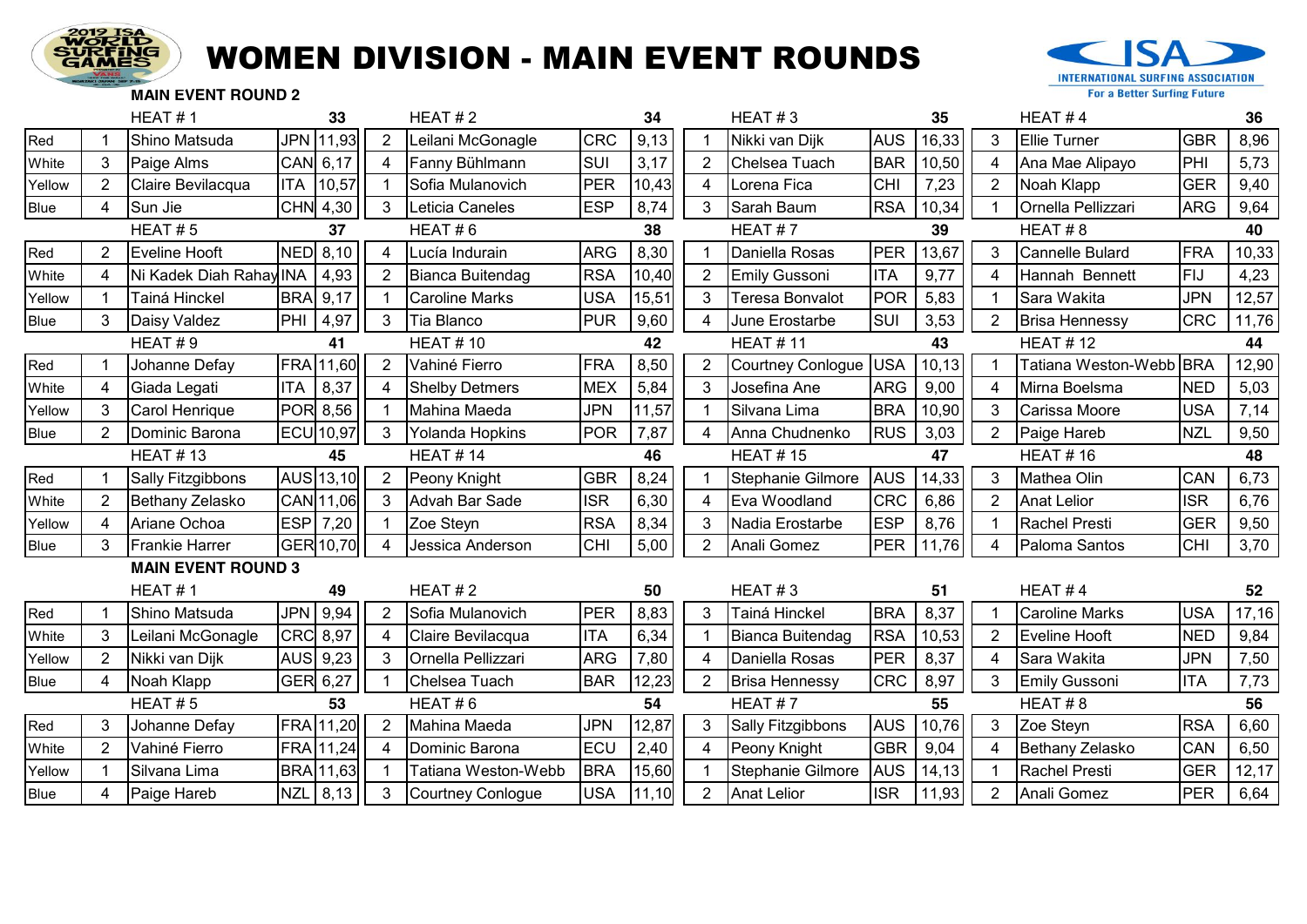

# WOMEN DIVISION - MAIN EVENT ROUNDS



#### **MAIN EVENT ROUND 4**

|             | HEAT #1 |                  |  | HEAT # 2     |                       | 58         | HEAT #3 |                     | 59          | HEAT #4          |                         | 60           |      |
|-------------|---------|------------------|--|--------------|-----------------------|------------|---------|---------------------|-------------|------------------|-------------------------|--------------|------|
| Red         |         | Shino Matsuda    |  | $JPN$ 8,83   | Chelsea Tuach         | <b>BAR</b> | 7,83    | Silvana Lima        | <b>IBRA</b> | .66 <sub>1</sub> | Tatiana Weston-Webb BRA |              | 9,00 |
| White       |         | Sofia Mulanovich |  | $ PER$ 9.76  | Nikki van Dijk        | <b>AUS</b> | 8,57    | Mahina Maeda        | <b>JPN</b>  | 7 27             | Vahiné Fierro           | <b>FRA</b>   | 4,23 |
| Yellow      |         | Bianca Buitendag |  | $ RSA $ 9.64 | Caroline Marks        | <b>USA</b> | 14,40   | Stephanie Gilmore   | <b>AUS</b>  | 8,90             | <b>IRachel Presti</b>   | IGER         | 7,53 |
| <b>Blue</b> |         | Eveline Hooft    |  | NED 6,80     | <b>Brisa Hennessy</b> | <b>CRC</b> | .56     | <b>IAnali Gomez</b> | <b>PER</b>  | 4,67             | <b>Anat Lelior</b>      | <b>I</b> ISR | 8,90 |

#### **MAIN EVENT ROUND 5**

|             | HEAT # 1              |            | 61               | HFAT $#2$             |            | 62    |
|-------------|-----------------------|------------|------------------|-----------------------|------------|-------|
| Red         | Sofia Mulanovich      |            | <b>PER11,83</b>  | <b>Caroline Marks</b> | <b>USA</b> | 10,10 |
| White       | <b>Brisa Hennessy</b> |            | <b>CRC</b> 4,70  | Bianca Buitendag      | <b>RSA</b> | 13.33 |
| Yellow      | <b>Silvana Lima</b>   |            | <b>BRA</b> 13,40 | Tatiana Weston-Webb   | <b>BRA</b> | 10,97 |
| <b>Blue</b> | <b>Anat Lelior</b>    | <b>ISR</b> | 7.97             | Stephanie Gilmore     | <b>AUS</b> |       |

#### **MAIN EVENT ROUND 6**

|             |   | HEAT#1                       | 63               |
|-------------|---|------------------------------|------------------|
| Red         |   | Silvana Lima                 | <b>BRA</b> 13,83 |
| White       | 3 | Tatiana Weston-Web BRA 12,87 |                  |
| Yellow      | 4 | Bianca Buitendag             | RSA 12,10        |
| <b>Blue</b> |   | Sofia Mulanovich             | <b>PER</b> 13,87 |
|             |   |                              |                  |

**FINAL**

|              |   |                  | 64               |
|--------------|---|------------------|------------------|
| <b>I</b> Red |   | Sofia Mulanovich | PER 13,80        |
| White        | 2 | Silvana Lima     | <b>BRA</b> 12,77 |
| Yellow       |   | Carissa Moore    | USA 12,60        |
| Blue         |   | Bianca Buitendag | <b>RSA</b> 12,64 |

1 st=1 st=1000 points 2nd=2nd=860 points 3rd=3rd=730 points 4th=4th=670 points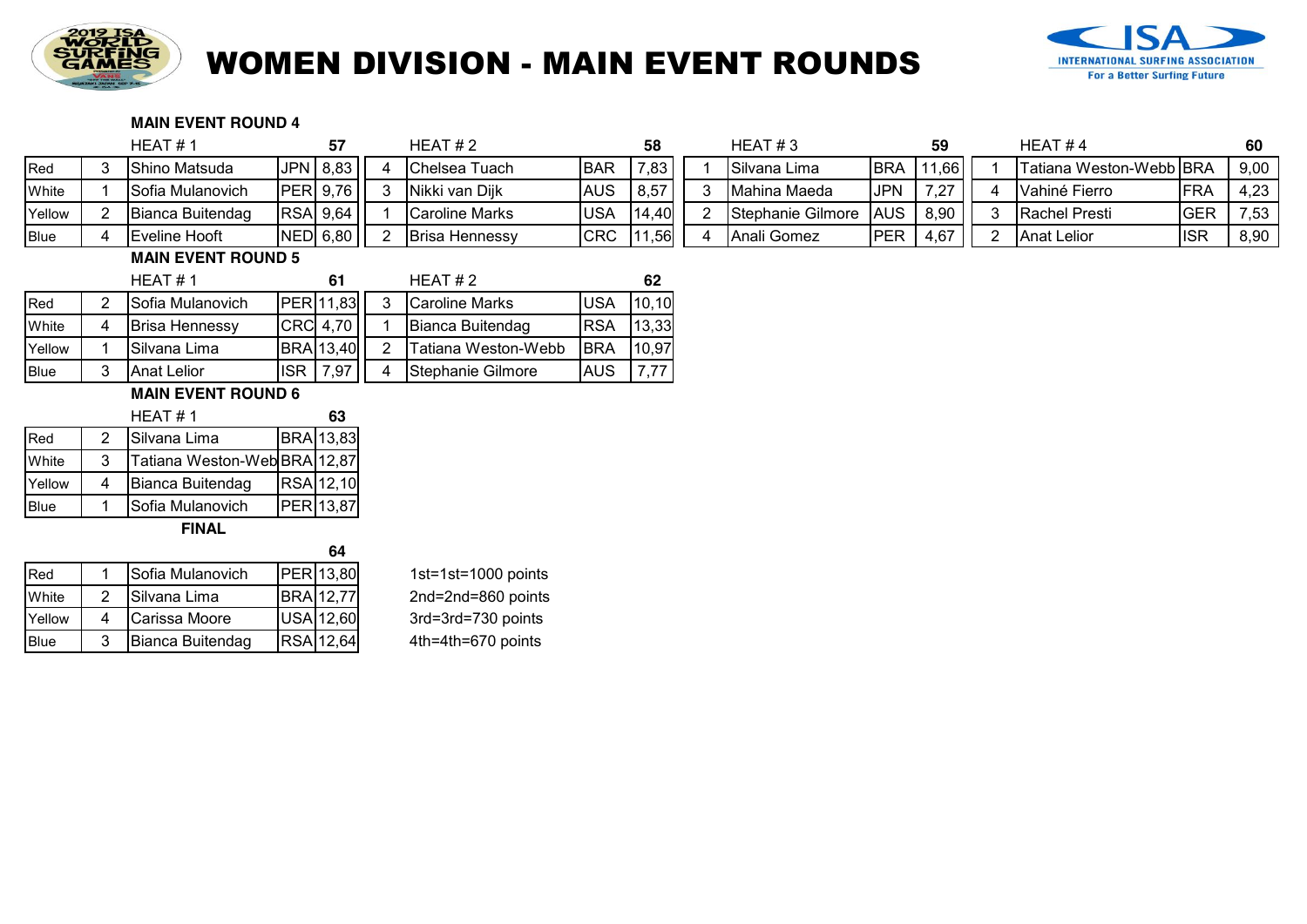

### **WOMEN DIVISION - REPECHAGE ROUNDS**



|             | <b>REPECHAGE ROUND 1</b> |                                   |                        |                |                                  | 4th=113th=points; 3rd=97th=points           |            |              |                |                                       |                |              |                | For a Better Surfing Future       |                               |       |
|-------------|--------------------------|-----------------------------------|------------------------|----------------|----------------------------------|---------------------------------------------|------------|--------------|----------------|---------------------------------------|----------------|--------------|----------------|-----------------------------------|-------------------------------|-------|
|             |                          | HEAT#1                            |                        | 65             |                                  | HEAT#2                                      |            | 66           |                | HEAT#3                                |                | 67           |                | HEAT#4                            |                               | 68    |
| Red         | $\mathbf{1}$             | <b>Grace Doyle</b>                | <b>IRL</b>             | 5,53           | $\overline{2}$                   | Ingrid Jonassen                             | <b>NOR</b> | 2,47         | 3              | Sanna Horvallius                      | <b>SWE</b>     | 2,80         | $\overline{1}$ | Annissa Tita Flynn                | <b>THA</b>                    | 8,36  |
| White       | 3                        | Marianne Moller Jensen            | <b>DEN</b>             | 1,04           | 4.1                              |                                             |            |              | -1             | Raiha Ensor                           | <b>NZL</b>     | 10,33        | 4.5            |                                   |                               |       |
| Yellow      | 2                        | Chang, Yen-Tzu                    | <b>TPE</b>             | 4,50           | $\overline{1}$                   | eila Takeda                                 | <b>MEX</b> | 3,90         | $\overline{2}$ | Soojeong Lim                          | <b>KOR</b>     | 5,24         | 2              | Imane Signate                     | <b>SEN</b>                    | 2,43  |
| <b>Blue</b> |                          |                                   |                        |                | 4.3                              |                                             |            |              |                |                                       |                |              | 4.7            |                                   |                               |       |
|             |                          | HEAT#5                            |                        | 69             |                                  | HEAT#6                                      |            | 70           |                | HEAT#7                                |                | $71$         |                | HEAT#8                            |                               | 72    |
| Red         | $\overline{2}$           | Angelika Timanina                 | <b>RUS</b>             | $ 2,10\rangle$ | 3                                | Jee Eun Kim                                 | <b>KOR</b> | 2,30         |                | Regina Pioli                          | <b>MEX</b>     | 4,20         | $\overline{1}$ | Chung, Yun-Jung                   | <b>TPE</b>                    | 4,90  |
| White       | 4.10                     |                                   |                        |                |                                  |                                             |            |              | 4.14           |                                       |                |              |                |                                   |                               |       |
| Yellow      | $\mathbf{1}$             | <b>Kitty Brewer</b>               | <b>GBR</b>             | 7,54           | $\overline{2}$                   | Emmy Louise Wilen                           | <b>SWE</b> | 4,17         | $\overline{2}$ | Alison Bowman                         | <b>GUM</b>     | 2,37         | $\overline{2}$ | Shauna Ward                       | <b>IRL</b>                    | 4,00  |
| <b>Blue</b> | 4.12                     |                                   |                        |                |                                  | Ella Williams                               | <b>NZL</b> | 13,00        | 4.16           |                                       |                |              | 3              | Kristine Tofte                    | <b>NOR</b>                    | 1,14  |
|             |                          | HEAT#9                            |                        | 73             |                                  | <b>HEAT#10</b>                              |            | 74           |                | <b>HEAT#11</b>                        |                | 75           |                | <b>HEAT#12</b>                    |                               | 76    |
| Red         | 2                        | Kim Bennett                       | FIJ                    | 4,66           | 3                                | Kayla Wakeham                               | FIJ        | 3,97         | 2              | Madison Polina Maliz RUS              |                | 6,13         | $\overline{1}$ | Dhea Natasya Novitasa INA         |                               | 7,37  |
| White       | 4.18                     |                                   |                        |                |                                  |                                             |            |              | 4.22           |                                       |                |              | 4.21           |                                   |                               |       |
| Yellow      | $\overline{1}$           | Irie Fitzgerald                   | <b>GUM</b>             | 6,17           | $\overline{2}$                   | Rachel Mead                                 | <b>SUI</b> | 5,53         | -1             | Taina Angel Izquierd INA              |                | 7,50         | $\overline{2}$ | Dominga Valdes                    | <b>NED</b>                    | 4,60  |
| <b>Blue</b> | 4.20                     |                                   |                        |                |                                  | <b>Guro Aanestad</b>                        | <b>NOR</b> | 5,67         | 4.24           |                                       |                |              | 4.23           |                                   |                               |       |
|             |                          | HEAT#13                           |                        | 77             |                                  | HEAT # 14                                   |            | 78           |                | HEAT#15                               |                | 79           |                | <b>HEAT#16</b>                    |                               | 80    |
| Red         | 3                        | Angel'Lea Aguilar                 | PHI                    | 2,60           |                                  | Isabella Gomez                              | COL        | 5,33         |                | Ayesha Garvey                         | <b>IRL</b>     | 4,83         | 2              | Aleyna Hadimoglu                  | <b>TUR</b>                    | 2,07  |
| White       | 2                        | Anne Sofie Borregaard Ande DEN    |                        | 3,30           | 4.25                             |                                             |            |              | 2              | Millie Kristensen                     | <b>DEN</b>     | 3,23         | 4.29           |                                   |                               |       |
| Yellow      | $\mathbf{1}$             | Nala Lee                          | <b>KOR</b>             | 6,17           | $\overline{2}$                   | <b>Huang Yingying</b>                       | <b>CHN</b> | 4,56         | 3              | Chen, Chi-Chieh                       | <b>TPE</b>     | 1,10         | $\overline{1}$ | Lin Shanshan                      | <b>CHN</b>                    | 4,57  |
| Blue        |                          |                                   |                        |                | 4.27                             |                                             |            |              |                |                                       |                |              | 4.31           |                                   |                               |       |
|             |                          |                                   |                        |                |                                  |                                             |            |              |                |                                       |                |              |                |                                   |                               |       |
|             |                          | <b>REPECHAGE ROUND 2</b>          |                        |                |                                  | 4th=81th=128points; 3rd=65th=160points      |            |              |                |                                       |                |              |                |                                   |                               |       |
|             |                          | HEAT#1                            |                        | 81             |                                  | HEAT#2                                      |            | 82           |                | HEAT#3                                |                | 83           |                | HEAT#4                            |                               | 84    |
| Red         | $\mathbf 1$              | Paige Alms                        | CAN                    | 11,93          |                                  | Leticia Caneles                             | <b>ESP</b> | 10,00        | 2              | Sarah Baum                            | <b>RSA</b>     | 11,50        | 3              | Ellie Turner                      | <b>GBR</b>                    | 9,17  |
| White       | $\overline{2}$           | Fanny Bühlmann                    | SUI                    | 5,24           | $\overline{4}$                   | Sun Jie                                     | <b>CHN</b> | 1,57         | 3              | Ana Mae Alipayo                       | PHI            | 6,97         | 2              | Lorena Fica                       | <b>CHI</b>                    | 9,37  |
| Yellow      | 3                        | Grace Doyle                       | <b>IRL</b>             | 3,70           | $\overline{2}$                   | Leila Takeda                                | <b>MEX</b> | 4,20         | $\overline{1}$ | Raiha Ensor                           | <b>NZL</b>     | 12,43        | $\overline{1}$ | Annissa Tita Flynn                | THA                           | 10,50 |
| Blue        | 4                        | Ingrid Jonassen                   | <b>NOR</b>             | 2,43           | 3                                | Chang, Yen-Tzu                              | <b>TPE</b> | 3,40         | $\overline{4}$ | Imane Signate                         | <b>SEN</b>     | 4,13         | 4              | Soojeong Lim                      | <b>KOR</b>                    | 3,37  |
|             |                          | HEAT#5                            |                        | 85             |                                  | HEAT#6                                      |            | 86           |                | HEAT#7                                |                | 87           |                | HEAT#8                            |                               | 88    |
| Red         | $\overline{2}$           | Daisy Valdez                      | PHI                    | 7,66           | $\overline{\mathbf{1}}$          | <b>Tia Blanco</b>                           | <b>PUR</b> | 13,87        | -1             | Teresa Bonvalot                       | <b>POR</b>     | 10,27        | $\mathbf{1}$   | Cannelle Bulard                   | FRA                           | 13,94 |
| White       | $\mathbf{1}$             | Lucía Indurain                    | <b>ARG</b>             | 11,60          | 3                                | Ni Kadek Diah Rahayu DINA                   |            | 3,50         | $\overline{2}$ | Hannah Bennett                        | <b>FIJ</b>     | 5,50         | $\overline{2}$ | June Erostarbe                    | <b>SUI</b>                    | 4,97  |
| Yellow      | 3                        | <b>Kitty Brewer</b>               | <b>GBR</b>             | 7,17           | $\overline{2}$                   | Ella Williams                               | <b>NZL</b> | 13,10        | $\mathbf{3}$   | Regina Pioli                          | <b>MEX</b>     | 4,83         | $\overline{4}$ | Chung, Yun-Jung                   | <b>TPE</b>                    | 2,27  |
| Blue        | 4                        | Emmy Louise Wilen                 | <b>SWE</b>             | 4,10           | $\overline{4}$                   | Angelika Timanina                           | <b>RUS</b> | 1,90         | $\overline{4}$ | Shauna Ward                           | R <sub>L</sub> | 2,16         | 3              | Alison Bowman                     | <b>GUM</b>                    | 4,43  |
|             |                          | HEAT#9                            |                        | 89             |                                  | <b>HEAT#10</b>                              |            | 90           |                | <b>HEAT#11</b>                        |                | 91           |                | <b>HEAT#12</b>                    |                               | 92    |
| Red         | $\mathbf{1}$             | Carol Henrique                    | <b>POR</b>             | 11,34          | $\overline{1}$                   | Yolanda Hopkins                             | <b>POR</b> | 13,16        |                | Josefina Ane                          | <b>ARG</b>     | 10,44        | $\overline{1}$ | Carissa Moore                     | <b>USA</b>                    | 14,60 |
| White       | 2                        | Shelby Detmers                    | <b>MEX</b>             | 9,53           | $\overline{2}$                   | Giada Legati                                | <b>ITA</b> | 7,46         | 3              | Mirna Boelsma                         | <b>NED</b>     | 6,74         | $\overline{4}$ | Anna Chudnenko                    | <b>RUS</b>                    | 3,40  |
| Yellow      | 4                        | Irie Fitzgerald                   | <b>GUM</b>             | 5,17           | 3                                | Guro Aanestad                               | <b>NOR</b> | 4,37         | 2              | Taina Angel Izquierd INA              |                | 9,84         | 2              | Dhea Natasya Novitasa INA         |                               | 4,10  |
| Blue        | 3                        | Rachel Mead                       | SUI                    | 5,90           | $\overline{4}$                   | Kim Bennett                                 | FIJ        | 2,34         | $\overline{4}$ | Dominga Valdes                        | <b>NED</b>     | 6,36         | 3              | Madison Polina Malizia RUS        |                               | 3,90  |
|             |                          | HEAT#13                           |                        | 93             |                                  | <b>HEAT #14</b>                             |            | 94           |                | <b>HEAT #15</b>                       |                | 95           |                | <b>HEAT#16</b>                    |                               | 96    |
| Red         | $\mathbf{1}$             | Frankie Harrer                    | <b>GER</b>             | 8,93           | 3                                | Advah Bar Sade                              | <b>ISR</b> | 5,87         | $\overline{1}$ | Nadia Erostarbe                       | <b>ESP</b>     | 16,30        | $\overline{1}$ | Mathea Olin                       | CAN                           | 11,83 |
| White       | 2                        | Jessica Anderson                  | <b>CHI</b>             | 8,26           | $\mathbf 1$                      | Ariane Ochoa                                | <b>ESP</b> | 10,60        | 2              | Paloma Santos                         | <b>CHI</b>     | 6,86         | 2              | Eva Woodland                      | <b>CRC</b>                    | 8,57  |
| Yellow      | 3                        | Nala Lee<br><b>Huang Yingying</b> | <b>KOR</b><br>CHN 3,20 | 6,13           | $\overline{2}$<br>$\overline{4}$ | Isabella Gomez<br>Anne Sofie Borregaard DEN | <b>COL</b> | 9,53<br>0,80 | 3              | Ayesha Garvey<br>Aleyna Hadimoglu TUR | IRL            | 3,94<br>0,00 | 3              | Lin Shanshan<br>Millie Kristensen | <b>CHN</b><br><b>DEN</b> 0,00 | 3,66  |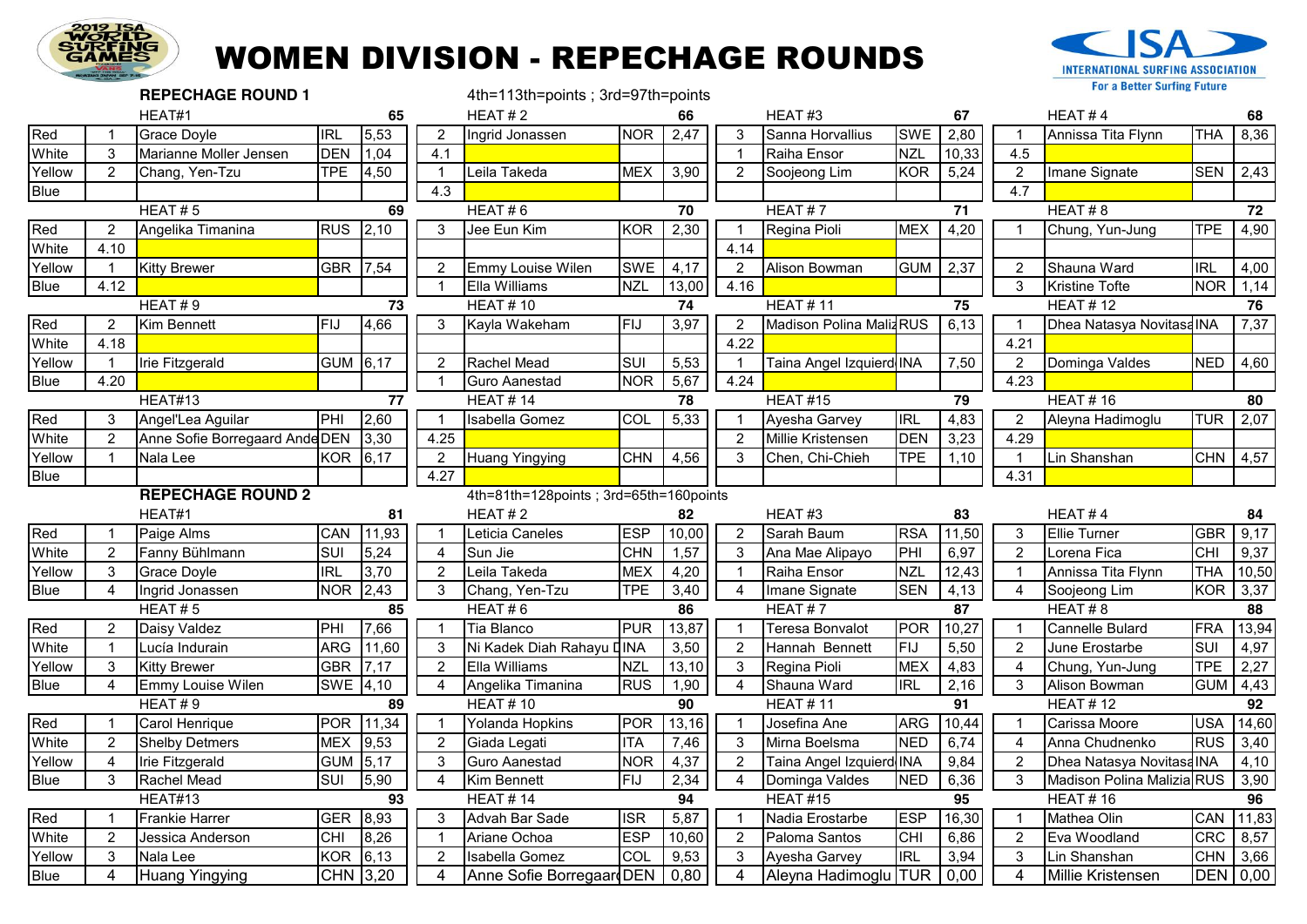

# WOMEN DIVISION - REPECHAGE ROUNDS



|             |                | <b>REPECHAGE ROUND 3</b> |            |           |                       | 4th=57th=200points; 3rd=49th=240points |            |                        |                |                        |            |       |                         |                          |            |       |
|-------------|----------------|--------------------------|------------|-----------|-----------------------|----------------------------------------|------------|------------------------|----------------|------------------------|------------|-------|-------------------------|--------------------------|------------|-------|
|             |                | HEAT#1                   |            | 97        |                       | HEAT#2                                 |            | 98                     |                | HEAT#3                 |            | 99    |                         | HEAT#4                   |            | 100   |
| Red         | 3              | Paige Alms               | <b>CAN</b> | 6,16      | $\overline{2}$        | Leticia Caneles                        | <b>ESP</b> | 9,86                   | 3              | Lucía Indurain         | <b>ARG</b> | 7,76  | 2                       | Tia Blanco               | <b>PUR</b> | 10,50 |
| White       | 4              | Leila Takeda             | $MEX$ 4,24 |           | 3                     | Fanny Bühlmann                         | SUI        | 6,67                   | $\mathbf 1$    | Ella Williams          | <b>NZL</b> | 10,83 | 3                       | Daisy Valdez             | PHI        | 7,00  |
| Yellow      | 2              | Raiha Ensor              | <b>NZL</b> | 8,43      | 4                     | Annissa Tita Flynn                     | <b>THA</b> | 5,50                   | $\overline{2}$ | <b>Teresa Bonvalot</b> | <b>POR</b> | 9,70  | $\mathbf 1$             | <b>Cannelle Bulard</b>   | <b>FRA</b> | 13,34 |
| Blue        |                | Lorena Fica              | <b>CHI</b> | 13,33     |                       | Sarah Baum                             | <b>RSA</b> | 10,87                  | $\overline{4}$ | June Erostarbe         | SUI        | 4,84  | $\overline{\mathbf{A}}$ | Hannah Bennett           | FIJ        | 3,10  |
|             |                | HEAT#5                   |            | 101       |                       | HEAT#6                                 |            | 102                    |                | HEAT#7                 |            | 103   |                         | HEAT#8                   |            | 104   |
| Red         |                | Carol Henrique           |            | POR 11,17 | $\overline{2}$        | Yolanda Hopkins                        | <b>POR</b> | 11,83                  | $\overline{4}$ | <b>Frankie Harrer</b>  | <b>GER</b> | 6,77  | $\overline{2}$          | Ariane Ochoa             | <b>ESP</b> | 8,93  |
| White       | 3              | Giada Legati             | <b>ITA</b> | 10,00     | 4                     | <b>Shelby Detmers</b>                  | <b>MEX</b> | 6,47                   | $\overline{2}$ | Isabella Gomez         | COL        | 9,17  | 3                       | Jessica Anderson         | <b>CHI</b> | 3,03  |
| Yellow      | $\overline{2}$ | Josefina Ane             |            | ARG 10,76 | -1                    | Carissa Moore                          | <b>USA</b> | 13,67                  | -1             | Nadia Erostarbe        | <b>ESP</b> | 10,53 | $\overline{1}$          | Mathea Olin              | CAN        | 11,60 |
| <b>Blue</b> | 4              | Dhea Natasya Novitasari  | <b>INA</b> | 6, 10     | 3                     | Taina Angel Izquierdo INA              |            | 7,66                   | 3              | Eva Woodland           | <b>CRC</b> | 8,30  | $\overline{4}$          | Paloma Santos            | <b>CHI</b> | 2,33  |
|             |                | <b>REPECHAGE ROUND 4</b> |            |           |                       | 4th=41th=280points; 3rd=33th=320points |            |                        |                |                        |            |       |                         |                          |            |       |
|             |                | HEAT#1                   |            | 105       |                       | HEAT#2                                 |            | 106                    |                | HEAT#3                 |            | 107   |                         | HEAT#4                   |            | 108   |
| Red         |                | Leilani McGonagle        |            | CRC 10,63 | $\overline{2}$        | Ornella Pellizzari                     | <b>ARG</b> | 9,00                   | $\overline{2}$ | Tainá Hinckel          | <b>BRA</b> | 8,90  | $\overline{4}$          | Emily Gussoni            | <b>ITA</b> | 4,04  |
| White       | 4              | Claire Bevilacqua        | <b>ITA</b> | 7,44      | 4                     | Noah Klapp                             | <b>GER</b> | 5,77                   | $\overline{4}$ | Sara Wakita            | <b>JPN</b> | 6,70  | 2                       | Daniella Rosas           | <b>PER</b> | 8,67  |
| Yellow      | 3              | Lorena Fica              | <b>CHI</b> | 8,13      |                       | Sarah Baum                             | <b>RSA</b> | 12,67                  | -1             | Ella Williams          | <b>NZL</b> | 9,00  | $\mathbf{1}$            | Cannelle Bulard          | <b>FRA</b> | 9,44  |
| <b>Blue</b> | $\overline{2}$ | Leticia Caneles          | <b>ESP</b> | 8,20      | 3                     | Raiha Ensor                            | <b>NZL</b> | 7,60                   | 3              | Tia Blanco             | <b>PUR</b> | 7,06  | 3                       | <b>Teresa Bonvalot</b>   | <b>POR</b> | 4,70  |
|             | HEAT#5<br>109  |                          |            |           | HEAT#6                |                                        | 110        |                        | HEAT#7         |                        | 111        |       | HEAT#8                  |                          | 112        |       |
| Red         |                | Johanne Defay            | <b>FRA</b> | 15,34     |                       | Courtney Conlogue                      | <b>USA</b> | 12,17                  |                | Sally Fitzgibbons      | <b>AUS</b> | 14,17 | 2                       | Zoe Steyn                | RSA        | 7,60  |
| White       | 3              | Dominic Barona           | ECU        | 8,77      | 3                     | Paige Hareb                            | <b>NZL</b> | 7,50                   | 3              | Bethany Zelasko        | CAN        | 7,34  | 3                       | Peony Knight             | <b>GBR</b> | 6,43  |
| Yellow      | $\overline{2}$ | Carol Henrique           |            | POR 11,47 | $\overline{2}$        | Carissa Moore                          |            | USA $\vert 8,43 \vert$ | $\overline{2}$ | Nadia Erostarbe        | <b>ESP</b> | 10,80 | $\mathbf{1}$            | Mathea Olin              | CAN 9,93   |       |
| Blue        | 4              | Yolanda Hopkins          | POR 7,50   |           | $\overline{4}$        | Josefina Ane                           | ARG        | 5,67                   | $\overline{4}$ | Ariane Ochoa           | <b>ESP</b> | 6,36  | $\overline{a}$          | <b>Isabella Gomez</b>    | COL        | 3,67  |
|             |                | <b>REPECHAGE ROUND 5</b> |            |           |                       | 4th=29th=340points; 3rd=25th=360points |            |                        |                |                        |            |       |                         |                          |            |       |
|             |                | HEAT#1                   |            | 113       |                       | HEAT#2                                 |            | 114                    |                | HEAT#3                 |            | 115   |                         | HEAT#4                   |            | 116   |
| Red         | $\overline{2}$ | Leilani McGonagle        | CRC 8,53   |           |                       | Sarah Baum                             | <b>RSA</b> | 12,07                  | 3              | Johanne Defay          | <b>FRA</b> | 12,64 | $\mathbf{1}$            | Courtney Conlogue        | USA 14,70  |       |
| White       |                | Ornella Pellizzari       |            | ARG 10,10 | 2                     | Leticia Caneles                        | <b>ESP</b> | 9,70                   | -1             | Carissa Moore          | <b>USA</b> | 15,27 | $\overline{4}$          | Carol Henrique           | POR 8,67   |       |
| Yellow      | 4              | Ella Williams            | <b>NZL</b> | 4,63      | $\boldsymbol{\Delta}$ | Cannelle Bulard                        | <b>FRA</b> | 7,63                   | $\overline{2}$ | Sally Fitzgibbons      | <b>AUS</b> | 14,17 | 3                       | Mathea Olin              | CAN 9,00   |       |
| <b>Blue</b> | 3              | Daniella Rosas           | PER 5,56   |           | 3                     | Tainá Hinckel                          | BRA        | 9,54                   | 4              | Zoe Steyn              | <b>RSA</b> | 9,03  | 2                       | Nadia Erostarbe          | ESP 11,06  |       |
|             |                | <b>REPECHAGE ROUND 6</b> |            |           |                       | 4th=21th=380points; 3rd=17th=400points |            |                        |                |                        |            |       |                         |                          |            |       |
|             |                | HEAT#1                   |            | 117       |                       | HEAT#2                                 |            | 118                    |                | HEAT#3                 |            | 119   |                         | HEAT#4                   |            | 120   |
| Red         | $\overline{2}$ | Shino Matsuda            | <b>JPN</b> | 12,00     | $\overline{2}$        | Nikki van Dijk                         | <b>AUS</b> | 10,20                  | $\overline{4}$ | Mahina Maeda           | <b>JPN</b> | 8,27  | 3                       | Rachel Presti            | GER $9,73$ |       |
| White       | 3              | Chelsea Tuach            | <b>BAR</b> | 7,27      | -1                    | Eveline Hooft                          | <b>NED</b> | 10,74                  | 3              | Vahiné Fierro          | <b>FRA</b> | 12,60 | $\overline{4}$          | Anali Gomez              | PER 8,04   |       |
| Yellow      | 4              | Ornella Pellizzari       | ARG 3,73   |           | $\overline{4}$        | Sarah Baum                             | <b>RSA</b> | 8,30                   | $\overline{2}$ | Carissa Moore          | <b>USA</b> | 13,07 | $\mathbf{1}$            | <b>Courtney Conlogue</b> | USA 15,00  |       |
| <b>Blue</b> |                | Leticia Caneles          | <b>ESP</b> | 12,93     | 3                     | Leilani McGonagle                      | CRC        | 9,83                   |                | Nadia Erostarbe        | <b>ESP</b> | 13,56 | 2                       | Sally Fitzgibbons        | AUS 12,34  |       |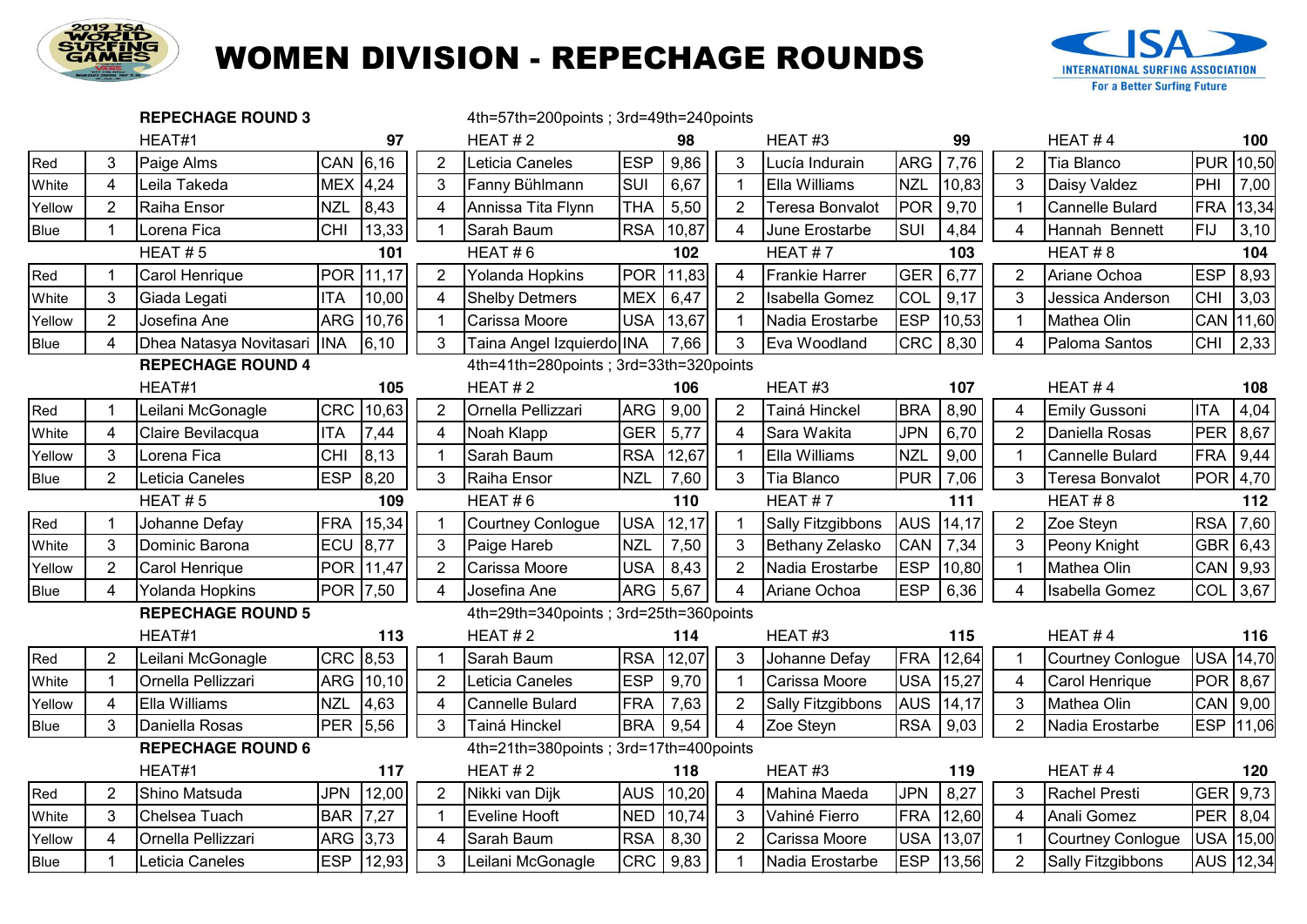

### WOMEN DIVISION - REPECHAGE ROUNDS



|             |                | <b>REPECHAGE ROUND 7</b>  |            |        |                                       |                                       | 4th=15th=425points; 3rd=13th=450points |                      |  |
|-------------|----------------|---------------------------|------------|--------|---------------------------------------|---------------------------------------|----------------------------------------|----------------------|--|
|             |                | HEAT#1                    |            | 121    |                                       |                                       | HEAT#2                                 | 122                  |  |
| Red         | 4              | Leticia Caneles           | <b>ESP</b> | 7,10   |                                       | 3                                     | <b>Eveline Hooft</b>                   | 11,20<br><b>NED</b>  |  |
| White       | $\overline{2}$ | Nikki van Dijk            | <b>AUS</b> | 12,40  |                                       | 4                                     | Shino Matsuda                          | 5,00<br><b>JPN</b>   |  |
| Yellow      | 3              | Nadia Erostarbe           | <b>ESP</b> | 9,47   |                                       | $\overline{2}$                        | <b>Courtney Conlogue</b>               | 12,30<br><b>USA</b>  |  |
| Blue        | 1              | Sally Fitzgibbons         | <b>AUS</b> | 14, 17 |                                       | 1                                     | Carissa Moore                          | <b>USA</b><br> 13,76 |  |
|             |                | <b>REPECHAGE ROUND 8</b>  |            |        | 4th=11th=475points; 3rd=9th=500points |                                       |                                        |                      |  |
|             |                | HEAT#1                    |            | 123    |                                       |                                       | HEAT#2                                 | 124                  |  |
| Red         | 3              | <b>Anat Lelior</b>        | <b>ISR</b> | 11,33  |                                       | 3                                     | <b>Caroline Marks</b>                  | <b>USA</b><br>13,67  |  |
| White       | 1              | Stephanie Gilmore         | <b>AUS</b> | 18,20  |                                       | $\overline{2}$                        | <b>Brisa Hennessy</b>                  | <b>CRC</b><br>14, 10 |  |
| Yellow      | $\overline{2}$ | Sally Fitzgibbons         | <b>AUS</b> | 14,44  |                                       | 1                                     | Carissa Moore                          | 16,46<br><b>USA</b>  |  |
| <b>Blue</b> | 4              | <b>Courtney Conlogue</b>  | <b>USA</b> | 9,93   |                                       | $\overline{4}$                        | Nikki van Dijk                         | 11,27<br><b>AUS</b>  |  |
|             |                | <b>REPECHAGE ROUND 9</b>  |            |        | 4th=8th=528points; 3rd=7th=555points  |                                       |                                        |                      |  |
|             |                | HEAT#1                    |            | 125    |                                       |                                       |                                        |                      |  |
| Red         | 3              | Stephanie Gilmore         | <b>AUS</b> | 8,73   |                                       |                                       |                                        |                      |  |
| White       | 4              | <b>Brisa Hennessy</b>     | <b>CRC</b> | 5,30   |                                       |                                       |                                        |                      |  |
| Yellow      | $\overline{2}$ | Carissa Moore             | <b>USA</b> | 13,33  |                                       |                                       |                                        |                      |  |
| Blue        | 1              | Sally Fitzgibbons         | AUS.       | 15,20  |                                       |                                       |                                        |                      |  |
|             |                | <b>REPECHAGE ROUND 10</b> |            |        |                                       | 4th=6th=583points ; 3rd=5th=610points |                                        |                      |  |
|             |                | HEAT#1<br>126             |            |        |                                       |                                       |                                        |                      |  |
| Red         | 3              | Tatiana Weston-Webb       | <b>BRA</b> | 11,50  |                                       |                                       |                                        |                      |  |
| White       | $\overline{2}$ | Bianca Buitendag          | <b>RSA</b> | 14,63  |                                       |                                       |                                        |                      |  |
| Yellow      | 4              | Sally Fitzgibbons         | <b>AUS</b> | 11,03  |                                       |                                       |                                        |                      |  |
| Blue        | 1              | Carissa Moore             | <b>USA</b> | 15,30  |                                       |                                       |                                        |                      |  |